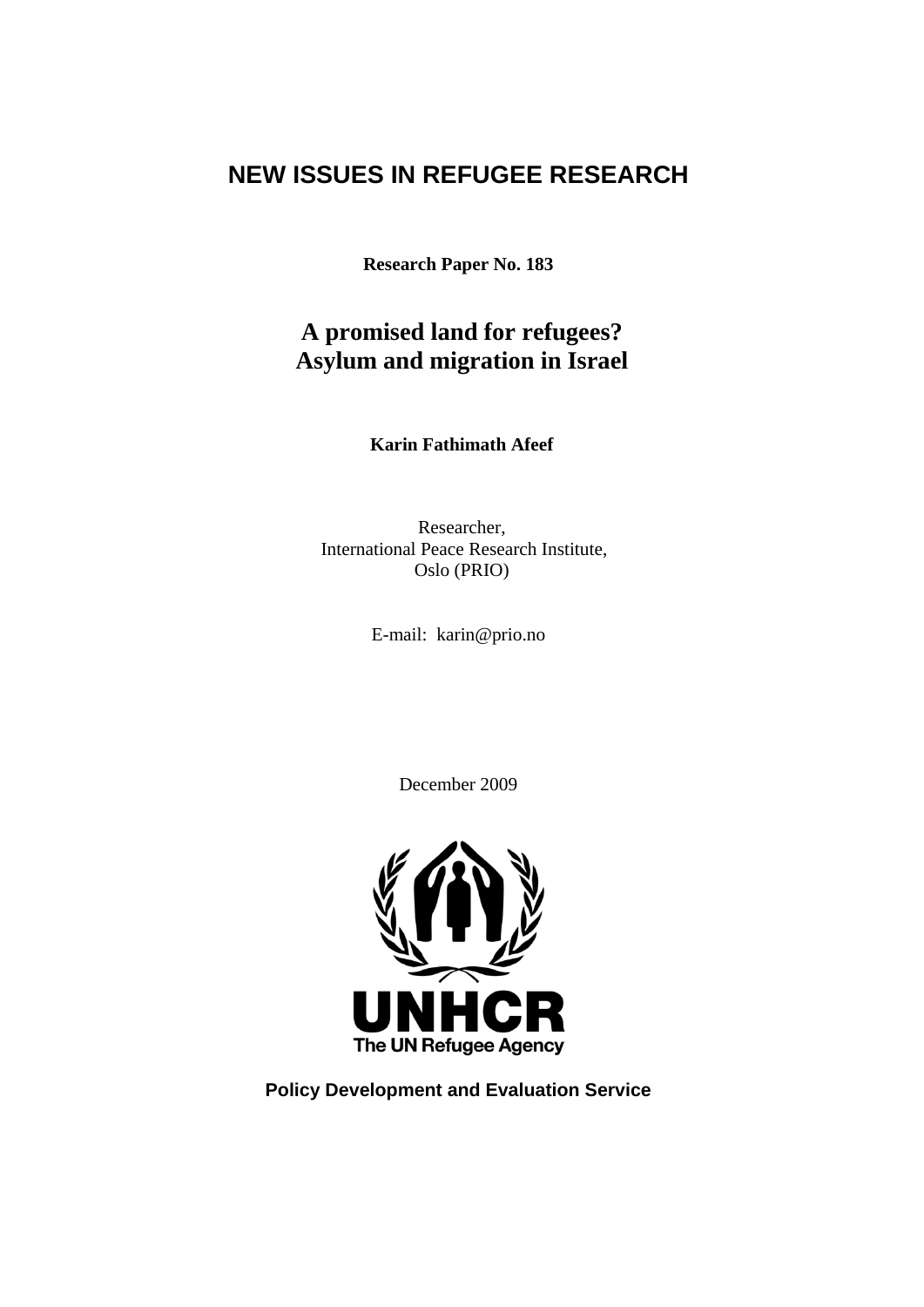**Policy Development and Evaluation Service United Nations High Commissioner for Refugees P.O. Box 2500, 1211 Geneva 2 Switzerland**

> **E-mail: hqpd00@unhcr.org Web Site: www.unhcr.org**

ISSN 1020-7473

These papers provide a means for UNHCR staff, consultants, interns and associates, as well as external researchers, to publish the preliminary results of their research on refugee-related issues. The papers do not represent the official views of UNHCR. They are also available online under ‗publications' at <www.unhcr.org>.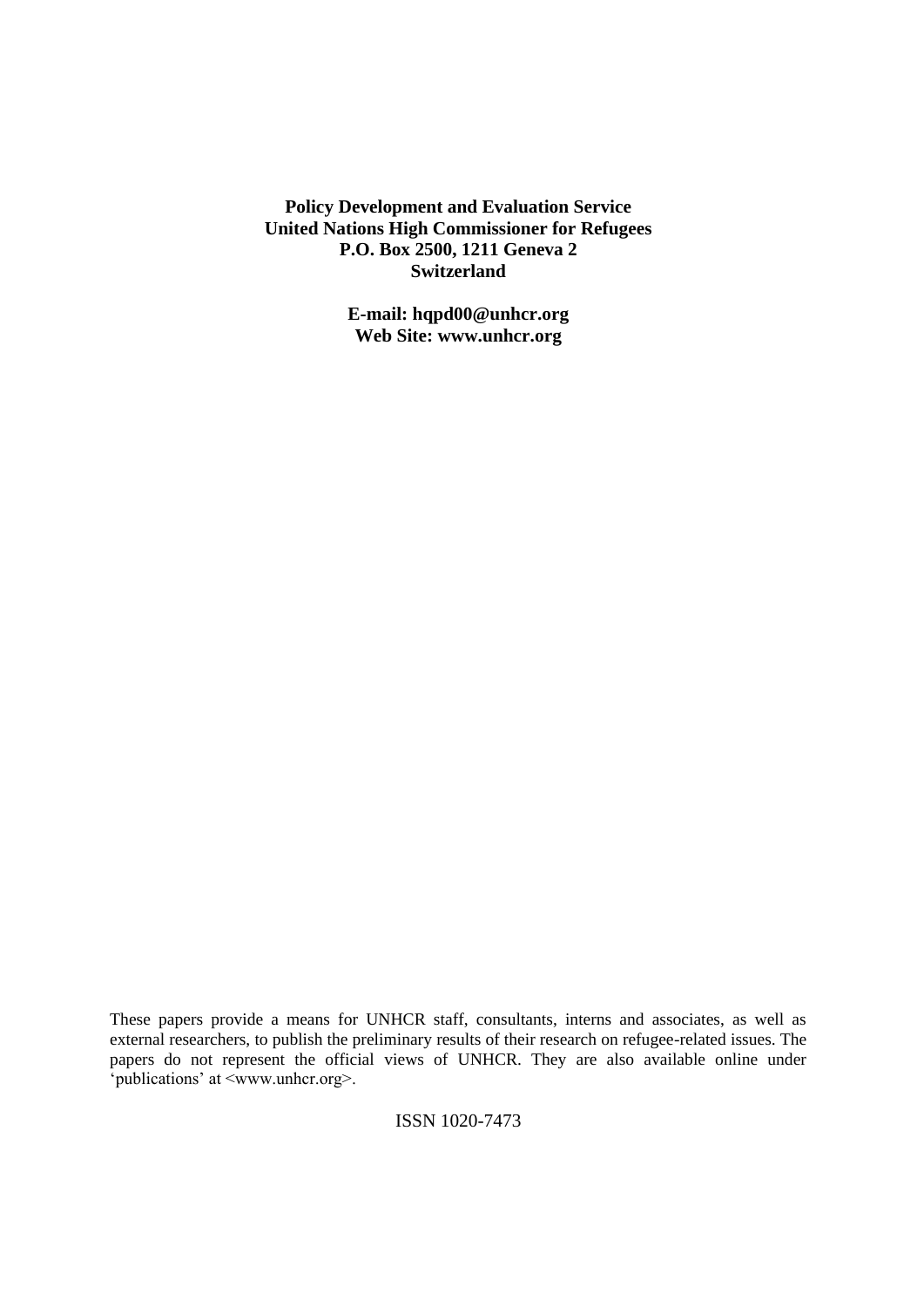#### **Introduction**

Since 2006, more than 17,000 migrants have claimed asylum in Israel, most of them Eritrean or Sudanese nationals arriving clandestinely through the southern border with Egypt (Refugees' Rights Forum, 2009). Prior to this, the number of asylum seekers in the country was negligible, and few were aware of the plight of those seeking protection in Israel (Adout,  $2007$ ).<sup>1</sup>

Despite the increasing numbers of asylum seekers arriving in Israel, little academic attention has been paid to this issue (exceptions include Adout, 2007; Willen, 2008; Kritzman-Amir, 2009). Most of the available information on asylum in Israel is presented in various reports (Martins, 2009; Yacobi, 2009) or in so-called grey NGO literature (Ben-Dor & Adout, 2003; Human Rights Watch, 2008; Refugees' Rights Forum, 2009). The lack of scholarship on this issue can largely be attributed to the fact that asylum migration to Israel is a relatively new phenomenon, one that only recently began to attract considerable attention.

Another reason why asylum in Israel is under-researched may be that Israeli academics who work on asylum-relevant issues have themselves taken an active part in local asylum politics. Scholars from the Refugee Rights Clinic at Tel Aviv University, for instance, have provided legal assistance to asylum seekers, and the Social Work programme at Ben Gurion University has developed an extensive assistance programme to asylum seekers residing in southern Israel. These commitments may have reduced the time available for Israeli scholars to write and publish extensively on asylum issues.

Furthermore, the number of asylum seekers in Israel is still small compared to the number of other international migrants in the country. Asylum seekers only make up a small proportion of the estimated 285,000 labour migrants in the country (Goldstein, 2009), and considerably more academic attention has been paid to that population (see, for example, Borowski & Yanay, 1997; Kemp, 2004; Rosenhek, 2002, 2007; Willen, 2007).

In addition, it must be acknowledged that the asylum issue in Israel is not comparable to that of other states in the region. Syria is currently hosting 1.1 million refugees, while Jordan hosts 500,000 refugees (UNHCR, 2009b). In the light of these numbers, Israel's refugee and asylum-seeker population of around 17,500 seems negligible, and this may also explain why there has been limited attention paid to this issue.

This paper, which seeks to provide a concise and up-to-date overview of the asylum and migration issue in Israel, is divided into three sections. In the first, I outline the broader features of the Israeli migration regime and briefly discuss the history of non-Jewish

**.** 

<sup>&</sup>lt;sup>1</sup> I would like to express my deep gratitude to friends and former colleagues Michael Bavly, Sharon Harel and Yael Vias Gvirsman, who provided me with invaluable comments, feedback and new perspectives during the writing of this paper. I am also indebted to Or Hayt for his support and close reading of several drafts. In addition to this, I would like to thank my colleagues at the International Peace Research Institute, Oslo (PRIO) for their support. The opinions expressed in this paper are the author's alone and do not represent the views of any other individual, institution or organization.

 $2$  I am grateful to Sharon Harel for this insight.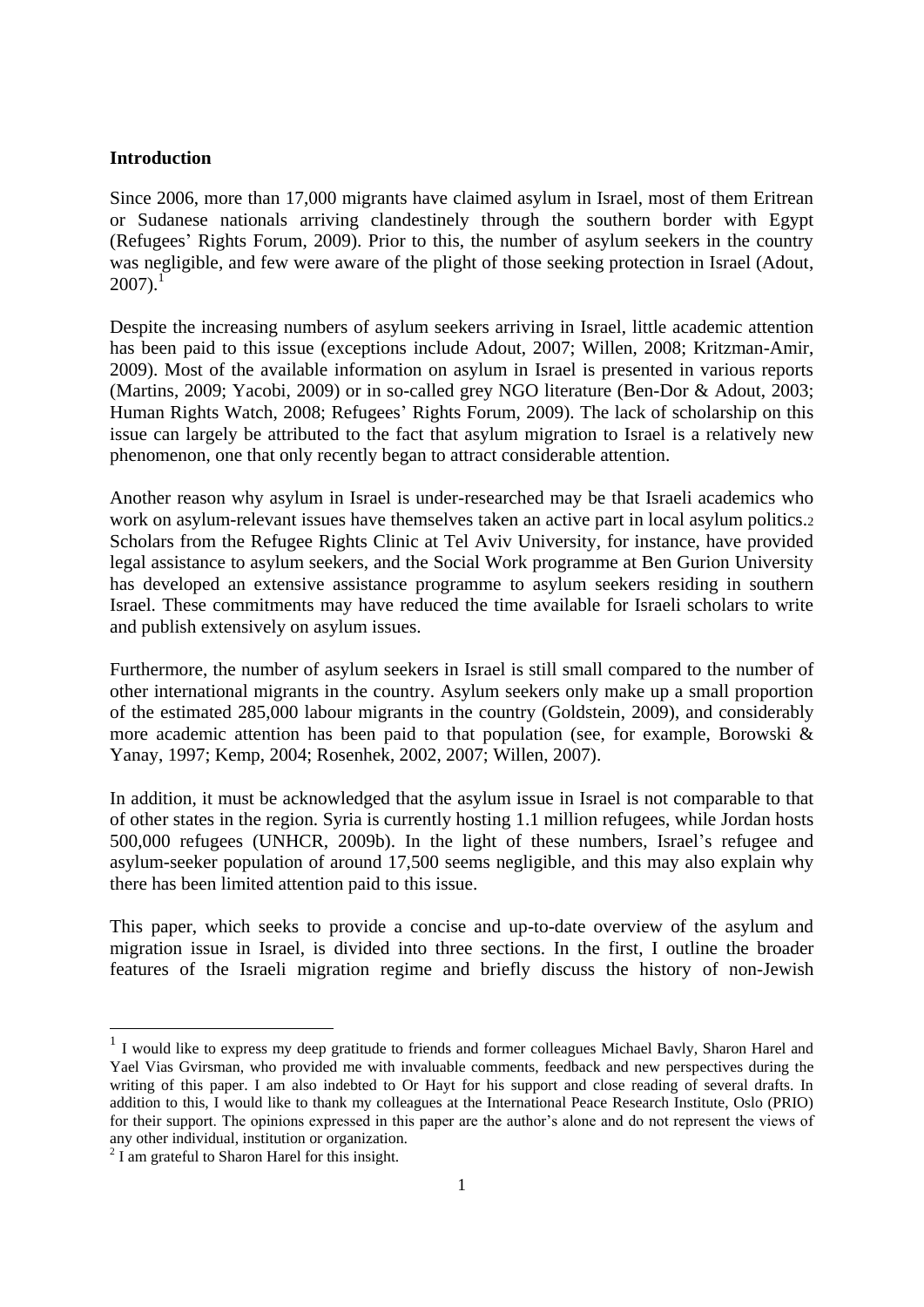migration to Israel in general. This contextualization is necessary for an understanding of the way in which the asylum issue has developed in Israel.

In the second part of the paper, I discuss asylum migration in more detail by providing a historical overview of asylum in Israel. I also explore the reasons for the recent increase in asylum applications. In the third and final section, I analyse different responses to asylum seekers in Israel. Here, I begin by examining the Israeli government's policies towards asylum seekers, as well as the response from Israeli civil society. I shall also consider the unique role played by UNHCR in the Israeli context.

Before I commence the main discussion, a clarification of terminology is necessary. In this paper, "asylum seekers" will refer to people who seek protection in Israel and who are not of Jewish origin. Jews who arrive in Israel cannot seek asylum, as they receive automatic citizenship upon arrival according to the national "Law of Return" (Shuval, 1998). While questions of displacement in the Israeli context often refer to the plight of Palestinians, this paper will not delve into the complexities relating to Palestinian asylum seekers in Israel.

The first part of Article 1D of the 1951 Refugee Convention states that "This Convention" shall not apply to persons who are at present receiving from organs or agencies of the United Nations other than the United Nations High Commissioner for Refugees protection or assistance". At the time of its creation, this clause referred to so-called Palestine Refugees displaced in  $1948<sup>3</sup>$  and falling under the mandate of UNRWA. Although the application of this clause to Palestinian asylum seekers today is disputed, Israel is currently not considering asylum applications from Palestinians, and it is beyond the scope of this paper to look closely at that particular issue.<sup>4</sup>

## **Contextualizing asylum in Israel**

When examining the recent increase in asylum migration to Israel, it is necessary to place the phenomenon in a broader context. Below I shall do this by first examining central features of the Israeli migration regime, which makes a clear distinction between Jewish and non-Jewish migration to Israel. Although this regime is not the only factor which determines asylum politics in Israel, it does affect perceptions and policies of asylum in the country. Second, I shall discuss the rise of non-Jewish migration to Israel since the 1990s. This overview is also necessary, as recent asylum migration to Israel is part of broader migration processes and cannot be understood in isolation. We shall see that processes of "asylum migration" and ―labour migration‖ are closely interrelated in the Israeli case.

## *The Israeli migration regime*

**.** 

The Israeli migration regime is linked to the historical and ideological particularities of the Israeli state (Willen, 2007). Although the country's migration policies have been far from static, there are a few central factors that continue to determine the way in which the Jewish state relates to international migrants.

<sup>&</sup>lt;sup>3</sup> This clause also referred to individuals who, at the time received assistance from United Nations Korean Reconstruction Agency (UNKRA).

<sup>&</sup>lt;sup>4</sup> For further information on this issue, see Ben-Dor & Kagan (2008).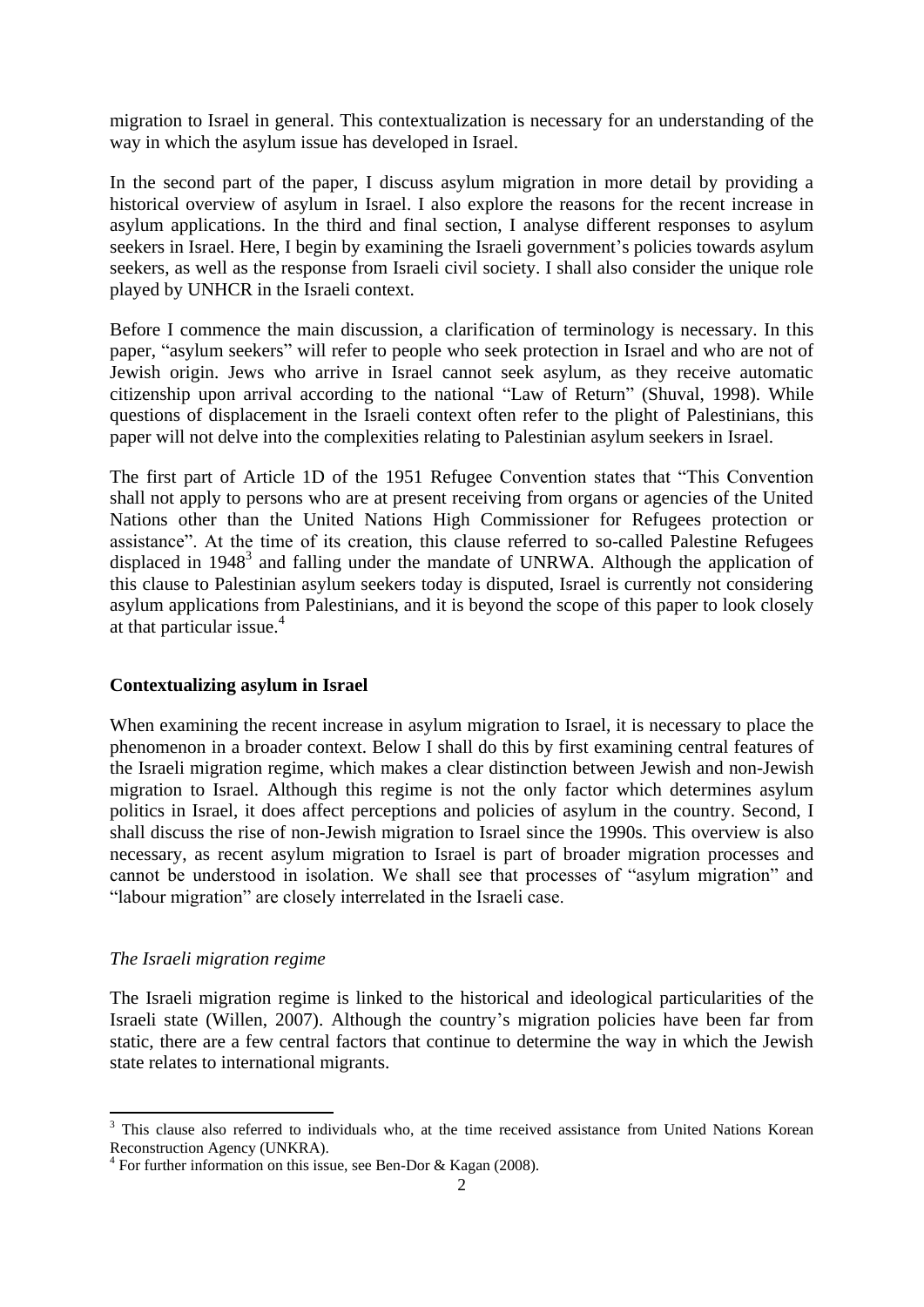A product of the Zionist political movement, modern Israel was founded on the idea of a "Jewish homeland" and the Jews' right to self-determination. Such ideology directly affected the way in which migration patterns developed. By increasing the proportion of Jewish settlers in the "promised land", the early Zionists sought to legitimize and consolidate their vision of statehood, and the first wave of *aliyah* (Jewish immigration to Israel) dates back to 1882 (Sachar, 2007). Thus engineered population movement has always been part of the Zionist nation-building project.

This quest for demographic majority continued also in the post-independence period and has been central in the shaping of Israeli migration policy. Between 1948 and 2000, almost three million Jews migrated to the country (Smooha, 2002; Cohen, 2002), further consolidating the Jewish nature of the Israeli state. This migration has largely taken place under the provisions of the Israeli "Law of Return" of 1950, which allows Jews and people of Jewish ancestry to freely enter Israel. The Israeli state actively promotes Jewish immigration in accordance with this law and provides immediate citizenship as well as generous social benefits to Jews who choose to move to the country (Shuval, 1998; Smooha, 2002).

In fact, Jewish immigration to Israel was regarded more a "homecoming" or "return" of Jews to an ancestral homeland rather than as migration to a new land, and continues to be understood by Zionists as such (Shuval, 1998). In this sense, Zionists do not consider *aliyah* to be comparable with other forms of non-Jewish migration to Israel, and the two forms of migration have therefore always been treated as distinct administrative and normative categories by the Israeli state.

In contrast to the treatment of Jewish immigrants, non-Jewish migrants are not encouraged to enter the Israeli state, as their presence undermines and challenges the state's ethno-national foundations. With few exceptions,<sup>5</sup> non-Jewish migrants are excluded from membership in the Israeli polity and do not have access to citizenship or basic rights in the state (Rosenhek, 1999). Some have argued that non-ethnics are indeed conceived as a "serious threat to the survival and integrity of the ethnic nation" (Smooha, 2002: 478). This conceived threat is not only related to demographic concerns. As Smooha (2002: 478) points out, "the real or perceived threat can be one or a combination of biological dilution ... cultural downgrading, security danger, subversion and political instability".

The legacy and logic of Zionism has given rise to an ethnically stratified migration regime in which, on the one hand, Jews and people of Jewish descent are welcomed and encouraged to immigrate, while, on the other hand, immigration of non-Jewish migrants is considered undesirable and is therefore strictly controlled. This has led some to argue that Israel, in a sense, both is and is not an "immigration country" (Rosenhek & Cohen, 2000:60).

In the Israeli context, it therefore makes sense to speak of two parallel and separate migration regimes: one for those with Jewish ancestry and one for other immigrants. Such a dual regime clearly mirrors what some term Israel's "bipolar model of citizenship" (Mundlak, 2007). This has obvious and far-reaching implications also for non-Jewish asylum seekers arriving in the country, an issue that will be explored further in the third section of this paper.

**.** 

<sup>&</sup>lt;sup>5</sup> Smooha (2002: 477–478) notes that "closure characterises ethnic nations, but admission of aliens to most of them can be facilitated by various measures, including marriage to a member of the ethnic nation, birth as a mixed offspring, full command of the language, religious conversion and complete cultural assimilation. This is a long and painful process that does not guarantee success."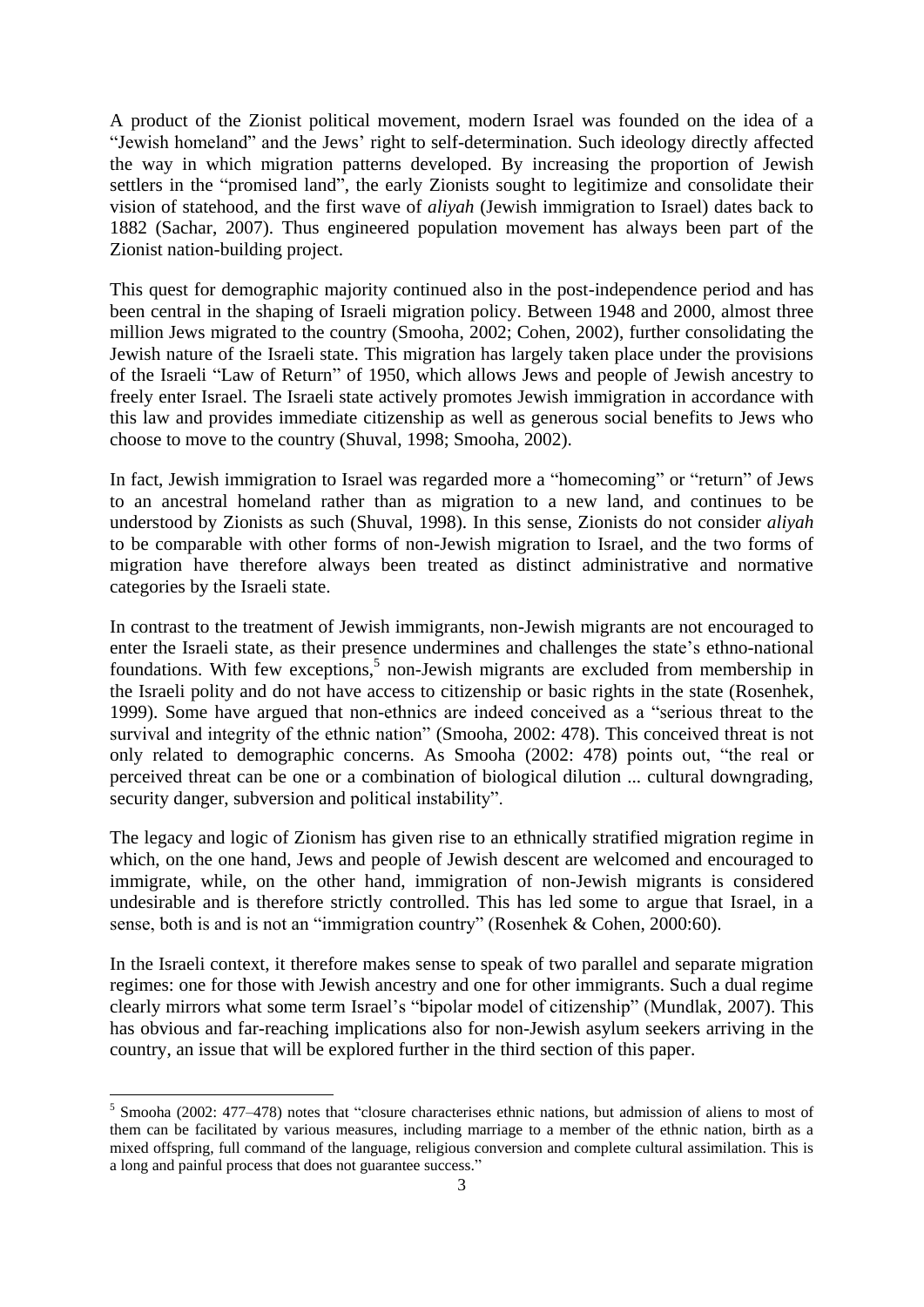Despite this seemingly rigid categorization of Jewish and non-Jewish migrants, it would be a mistake to regard the two Israeli migration regimes as static, unchanging or impervious to change. First, official attitudes towards non-Jewish migrant groups have fluctuated over time. Despite the strong ideological preference for Jewish immigration, government and public attitudes are often influenced by humanitarian considerations and by more pragmatic concerns, such as labour-market demands.

Second, the relatively recent increase in non-Jewish migration to the country has arguably challenged earlier conceptions of citizenship, leading some scholars to argue that the country's bipolar model of citizenship is slowly being broken down (Mundlak, 2007) and that the new demands of immigrant groups are "changing the rules of the game" (Ben-Porat  $\&$ Turner, 2008: 196). The Israeli state is not only defined by its commitment to an ethnic homeland for Jews, but is also modelled on the principles of Western-style democracy (Shafir & Peled, 2002). The strong tension between these at times mutually exclusive principles is clearly evident in the field of migration. Increasingly, migrants and other minorities are demanding rights and recognition from Israeli authorities with reference to the state's commitment to democratic principles and procedures (Nimni, 2003).

### *Non-Jewish immigration to Israel*

Although Israeli authorities are far from enthusiastic about non-Jewish immigration, since the early 1990s the country has hosted increasing numbers of non-Jewish migrants from around the world (Bartram, 1998; Baldwin-Edwards, 2005). This category encompasses a diverse group of individuals, originating from countries as different as Russia, the Democratic Republic of the Congo (DRC) and the Philippines. Migrants' grounds of entry also differ: some arrive as family members of Jewish migrants (family reunification), while others may enter as migrant workers or tourists.

When discussing asylum in Israel, it is important to take this broader group of migrants into consideration. For instance, the distinction between an "asylum seeker" and a "labour migrant" is not always clearcut. An individual who enters Israel as a "labour migrant" may well be entitled to protection under international refugee law, and in some cases may decide to seek asylum during the course of his or her stay in Israel. Thus, the development of asylum in Israel cannot be fully understood without taking into account the broader context of labour migration to the country.

By the early 2000s, Israel hosted proportionally more labour migrants than most European states (Cohen, 2002), making it one of the industrialized countries "most heavily dependent on foreign labour" (Raijman & Kemp, 2007: 31). By the end of 2008, 115,000 foreign workers with permits were registered, and in addition to this the government estimated that around 107,000 undocumented workers remained in the country (Central Bureau of Statistics, 2009). Why does Israel, with its exclusionary migration regime, host such large numbers of migrant workers?

The rise in non-Jewish labour migration to Israel in the 1990s can be attributed to the political and economic realities of the time. Most important were the high levels of demand for cheap labour caused by the exclusion of Palestinian workers from the Israeli labour market. In 1993, Israel imposed severe restrictions on movement from the Occupied Territories, and "for the first time since 1967, Palestinians were unavailable to their employers for an extended period"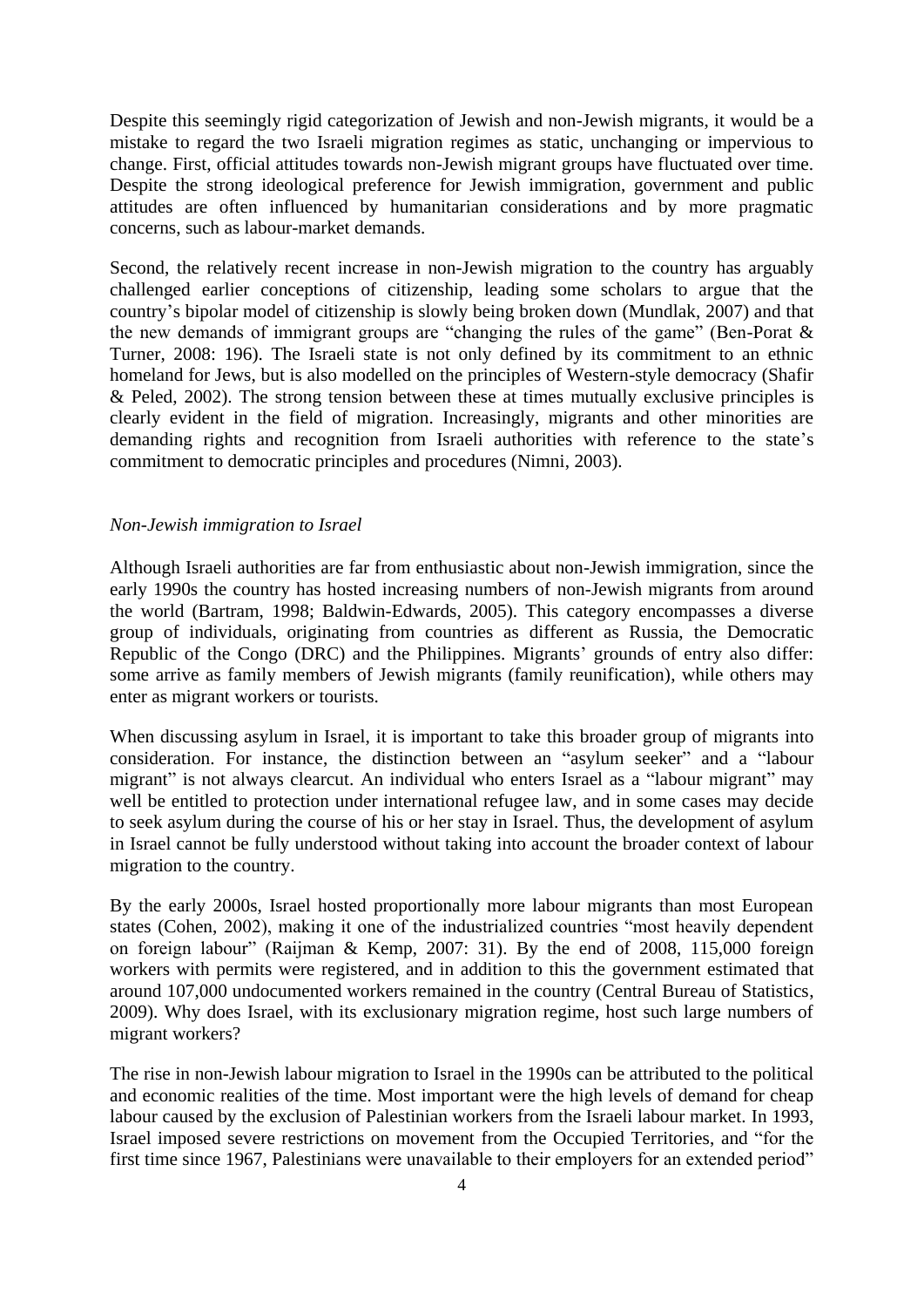(Bartram, 1998: 312). In addition, the logic of the two-state solution advocated during the Oslo peace process also implied distinct and separate Palestinian and Israeli labour markets. This served to further reinforce the exclusion of Palestinians from the Israeli labour market and to open up employment opportunities for international migrants (Raijman & Kemp, 2007; Rosenhek, 2007).

In the same period, the Israeli economy experienced considerable growth, making it "an increasingly attractive destination country for immigrants seeking to improve their economic situation" (Cohen, 2002). The arrival of hundreds of thousands of Jews from the former Soviet Union also led to a boom in the construction sector, as demand for housing increased manifold (Bartram, 1998). The Israeli authorities, however, remained reluctant to open the gates for imported labour, as they hoped new Jewish immigrants and other unemployed Israeli citizens could fill the labour-market demands.

Ultimately, such hopes failed to materialize and, following fierce lobbying by employers' groups, the Israeli government decided to ease restrictions on working permits to so-called foreign workers from countries such as Romania, Thailand, Turkey and the Philippines (Bartram, 1998). As Israel opened up for large-scale yet temporary non-Jewish labour migration in the 1990s, it became embedded "in a much broader set of political and economic processes associated with the globalization of labor markets" (Willen, 2007: 2). Included in these processes was an opening up to regional and global asylum migration.

Among the many labour migrants arriving in Israel were also people in need of international protection. Prior to 2002, few of these individuals sought asylum in Israel. There were two reasons for this. First, Israel did not have a highly developed or well-publicized asylum system in the 1990s. As a result, many forced migrants remained in the country on work visas as "labour migrants" or as undocumented workers.

Second, the Israeli authorities displayed considerable tolerance towards migrant workers and undocumented workers during the 1990s, and this reduced the need to seek asylum. In 2002, however, a large-scale deportation campaign made it increasingly necessary for forced migrants to seek refugee status in the country. 6 Indeed, from 2002 to 2003, asylum applications registered by UNHCR Israel increased almost fivefold: from 283 new applications in 2002 to 1,389 new applications in 2003 (UNHCR, 2009a).

Alongside the deportation campaign, the government also began developing the national asylum system, making it more visible and accessible to forced migrants residing in the country. In 2002, the Israeli authorities established the National Status Granting Body, an inter-ministerial board tasked with reviewing and deciding on asylum applications lodged with UNHCR Israel. It is likely that this development also made the asylum option more accessible and familiar to individuals residing in Israel as labour migrants.

Although asylum procedures in Israel are far more developed today than they were in the 1990s, many asylum seekers still enter the country on work visas and apply for asylum only after having resided in the country for a period of time. Though not everyone who applies qualifies as a Convention refugee, this situation nevertheless underscores the fact that "labour migration" and "asylum migration" to Israel are not distinct processes concerning different

<sup>&</sup>lt;sup>6</sup> It is estimated that more about 50,000 migrants were deported between 2002 and 2005 (Willen, 2007).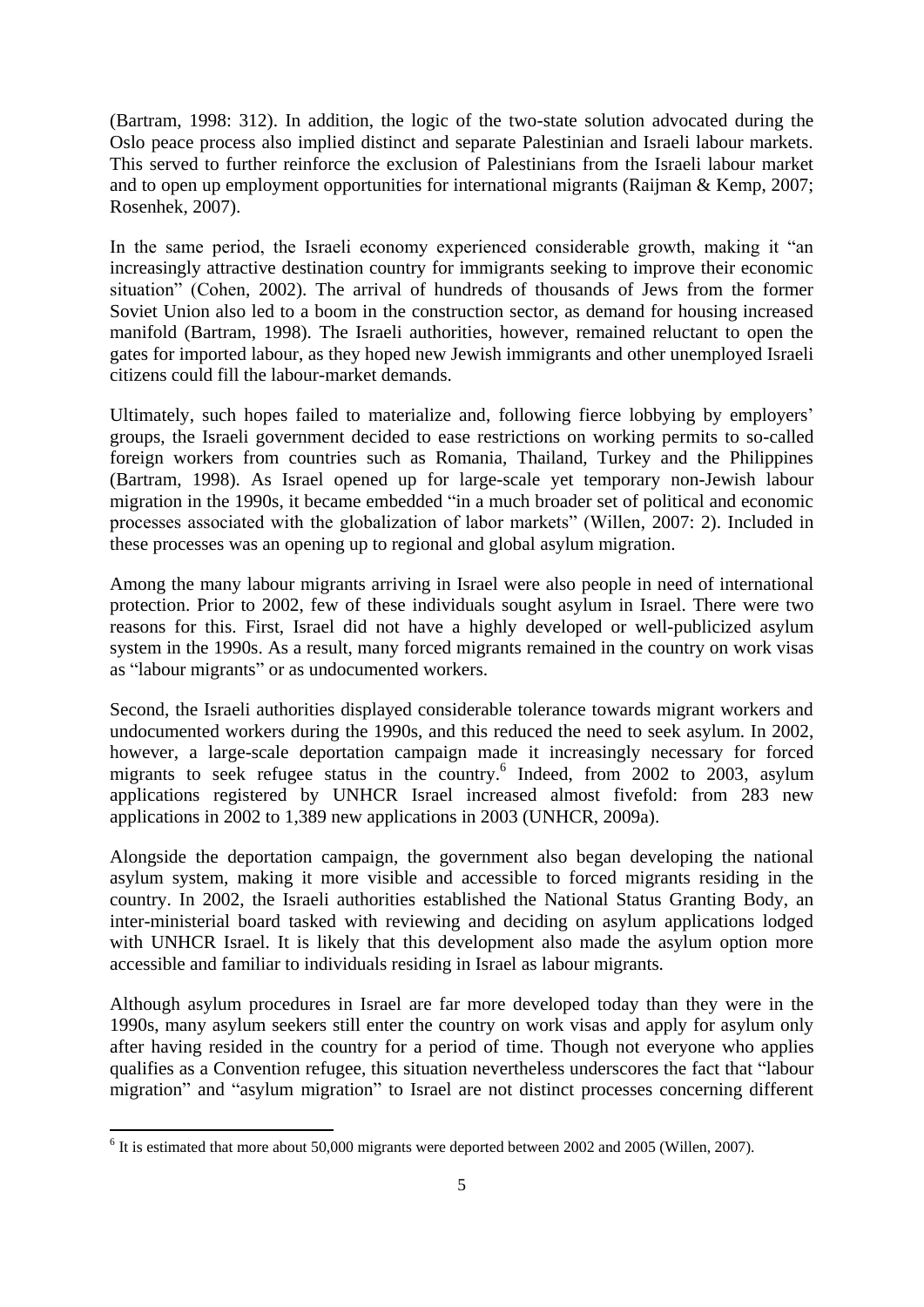groups of people, but rather are closely intertwined. Indeed, there is increasing international awareness of the fact that individuals in need of protection often migrate together with other migrants in so-called mixed flows (see UNHCR, 2007c). In order to understand the dynamics and politics of asylum in Israel, it has therefore been necessary to take a closer look at the broader trends in non-Jewish migration to the country.

### **The development of asylum migration to Israel**

Having reviewed some core tenets of the Israeli migration regime and outlined the development of non-Jewish migration to the country, I will now turn to look specifically at how the asylum issue has developed in Israel. Although asylum seekers and refugees only recently began to attract public attention in Israel, the state was an early supporter of the 1951 Convention Relating to the Status of Refugees. Israeli officials participated actively in the drafting of the Convention, and the country became a signatory to the 1951 Convention and the 1967 Protocol in 1954 and 1968, respectively (Ben-Dor & Kagan, 2008; Adout, 2007).

Despite Israel's involvement in the development of the international refugee regime, little was done to translate the country's obligations under international refugee law into the domestic legal framework. This was perhaps due to the low number of asylum seekers in the country and the underdeveloped institutional framework for processing such applications. The underdeveloped local refugee regime may also be attributed to the fact that the Israeli public has often associated the term "refugee" with displaced Palestinians.<sup>7</sup> Accordingly, the concept of asylum has been linked to the specific Israeli–Palestinian context and not seen as an abstract, universally applicable concept.

#### *Early encounters*

 $\overline{\phantom{a}}$ 

Israel's first official encounter with non-Jewish, non-Palestinian refugees can be dated back to 1977, when a group of Vietnamese refugees were picked up by an Israeli cargo ship near Japan and offered asylum by Menachem Begin's government. The international community, including US President Jimmy Carter, praised this humanitarian act. Begin (1977) himself explained the decision by referring to the suffering of Jews during World War II: "We have never forgotten the lot of our people, persecuted, humiliated, ultimately physically destroyed. Therefore, it was natural that my first act as Prime Minister was to give those people a haven in the Land of Israel." Interestingly enough, Begin did not recall Israel's obligations under the Refugee Convention in this context. Nevertheless, in the years that followed, a total of 300 Vietnamese refugees were resettled in Israel, and more than half of this community remain in Israel today. 8

The state of Israel made a similar humanitarian gesture in 1993, when a group of 84 Muslim Bosnians were offered asylum in an Israeli kibbutz (Helm, 1993; Markowitz, 1996). Markowitz (1996:132) writes that this "decision to extend temporary residence status to ... Bosnian refugees ... followed the precedent set in the late 1970s when Israel offered refuge and then bestowed temporary residency status to some 100 non- Jewish refugee "boat people" from Vietnam". However, unlike the Vietnamese, most of the Bosnians left Israel within a

 $7$  I am grateful to Sharon Harel for pointing this out.

<sup>8</sup> Duki Dror's (2005) documentary film *The Journey of Vaan Nguyen* deals with this community.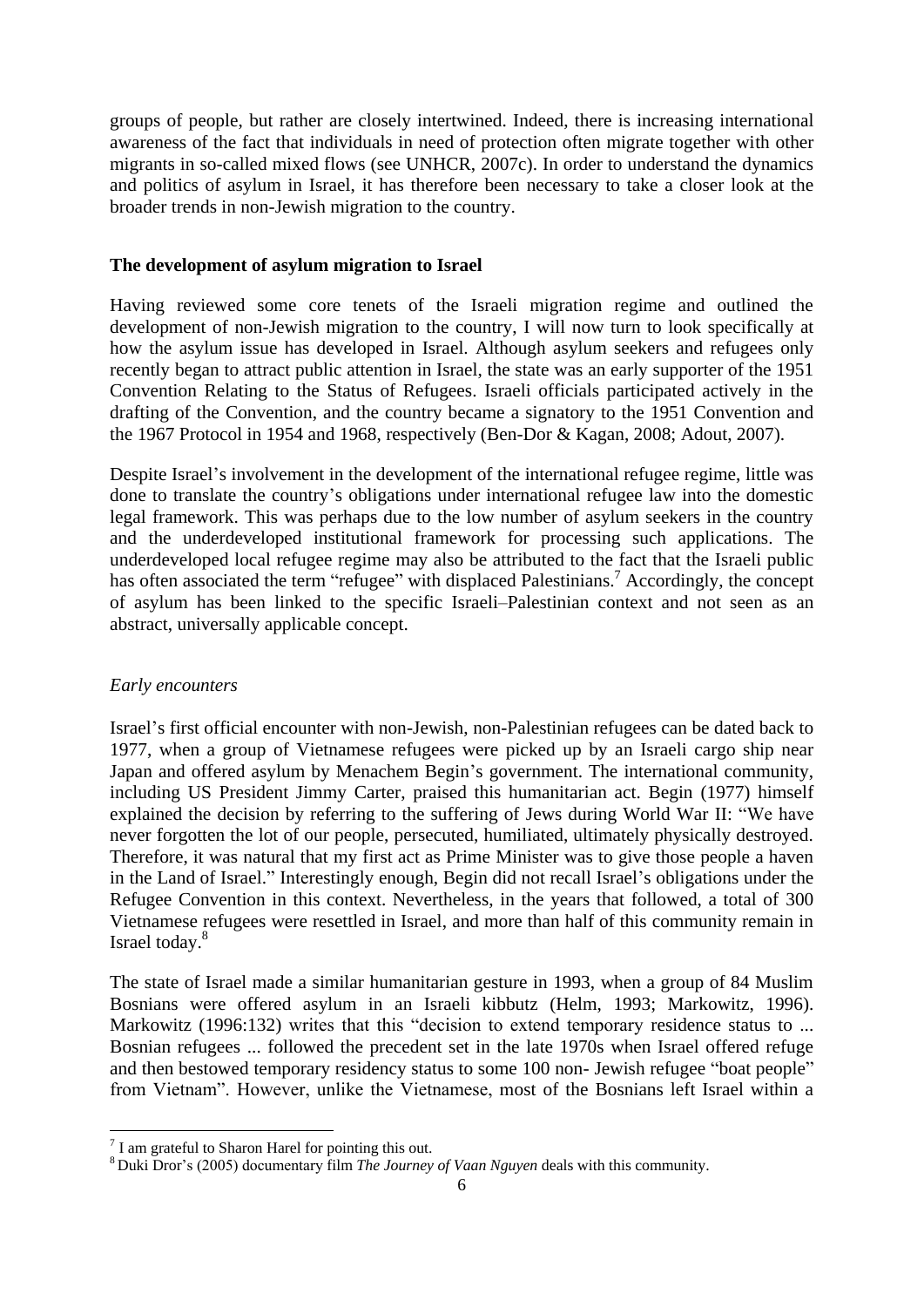year, joining family members in European countries or returning to Bosnia (Markowitz, 1996).

In May 2000, Israel also offered protection to more than 2,000 former fighters of the South Lebanese Army (SLA), a Christian-dominated militia group that had fought with the Israeli army in Southern Lebanon. In recognition of their efforts, SLA members were offered "legal and material assistance ... including the grant of residency and eventually citizenship" by the Israeli state (Immigration and Refugee Board of Canada, 2002). While this group did not undergo formal refugee-status determination under the Refugee Convention, its members were often referred to as "refugees" (CNN, 2000).

Apart from the case of the Vietnamese refugees, Israel had little experience with asylumseeker and refugee populations until the late 1980s. Originally, UNHCR was responsible for facilitating various forms of protection to asylum seekers present in Israel. UNHCR handled requests for asylum, and all asylum decisions were made in Geneva. It must be noted, however, that during the 1980s and 1990s only about 60–70 cases, mainly Ethiopian, were granted protection through this particular arrangement (UNHCR, 2007a).

At the turn of the century, the asylum regime in Israel saw signs of expansion and advancement. A temporary "humanitarian" protection regime was introduced in 1999, at the request of UNHCR. This benefited hundreds of nationals from war-torn countries such as Sierra Leone, Liberia, Côte d'Ivoire and the DRC (Refugees' Rights Forum, 2009).<sup>9</sup> In 2002, the Israeli government became more directly involved with asylum issues as the National Status Granting Body (NSGB) was established and an Israeli asylum procedure was put in place.

The NSGB, an inter-ministerial committee, was made up of representatives from the ministries of justice, foreign affairs and the interior, and tasked with evaluating asylum decisions made by UNHCR and advising the minister of the interior, who had the final say in each case (Adout, 2007). The chair of the NSGB was appointed by the minister of interior but was not affiliated to any government ministry.

### *Increasing numbers*

 $\overline{\phantom{a}}$ 

Such were the institutional arrangements in 2006 when the number of asylum seekers began to increase rapidly, largely owing to an increase in unauthorized border crossings from Egypt. Whereas only 450 applications were lodged in 2005, the corresponding figure for 2008 had increased to 7,700.

<sup>&</sup>lt;sup>9</sup> Such group protection ended after a few years. For Liberians, it ended in March 2007; for Ivorians, in December 2008; and for Sierra Leoneans in 2006 (Martins, 2006).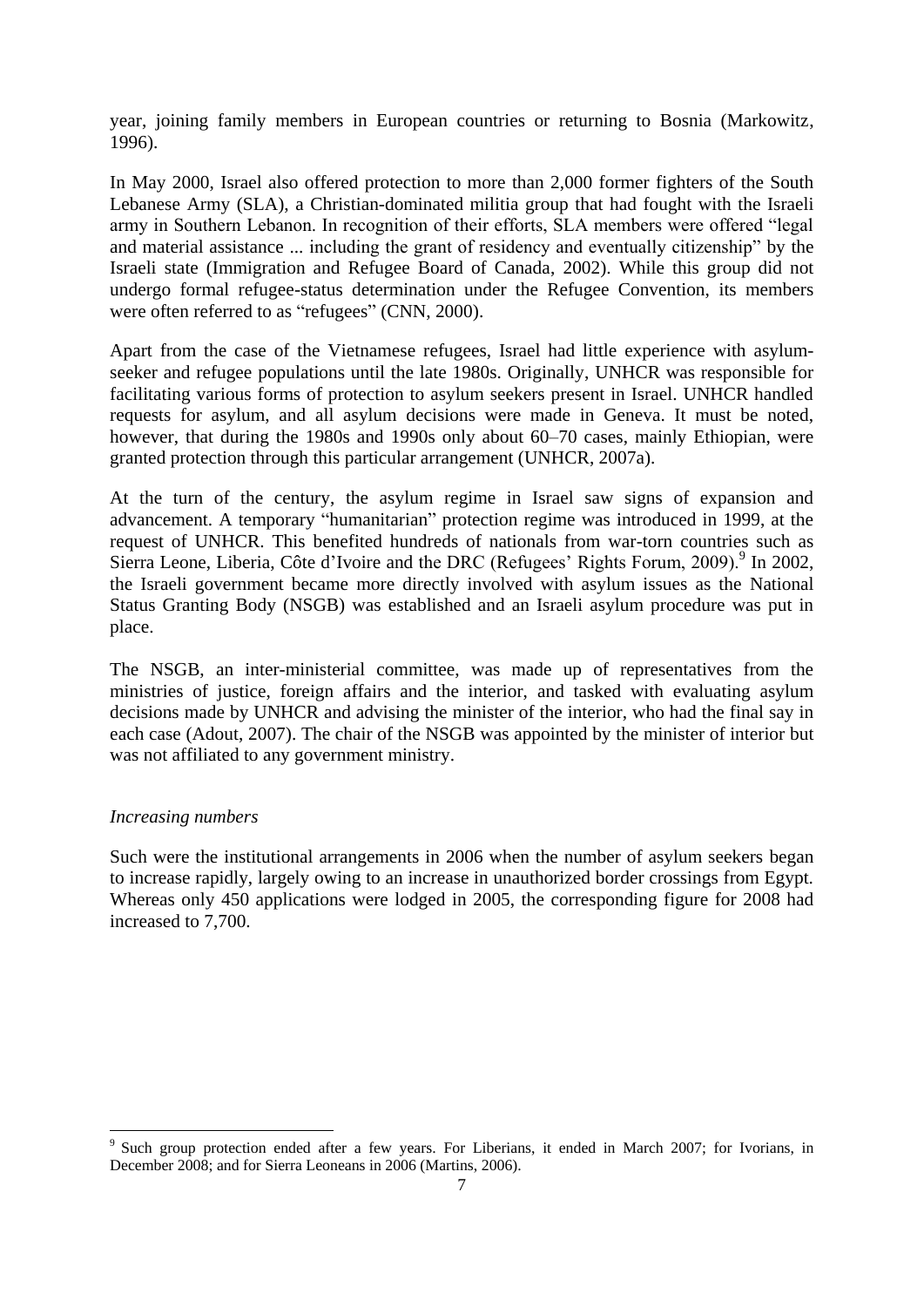

The significant increase was caused mainly by a considerable influx of Eritreans and Sudanese asylum seekers crossing into Israel by land from Egypt. Measuring more than 250 kilometres, the border between Israel and Egypt is long and porous. While authorities on both sides guard the border, it is not as heavily monitored as Israel's other international borders, because of the relatively peaceful relations between Israel and Egypt.

The vast distances and limited border controls therefore make unauthorized crossings easy, although far from safe. In 2008–2009, around 30 migrants were shot and killed by Egyptian security forces as they attempted to cross into Israel (Amnesty International, 2009; US Committee for Refugees and Immigrants, 2009). Despite the risks, which includes abusive treatment at the hands of the smugglers including case of alleged rape, smuggler networks run by various Bedouin groups in the Sinai desert have expanded their operations in recent years, transporting increasing numbers of asylum seekers across to Israel.

### *Increasing numbers of Sudanese and Eritrean asylum seekers*

The development of smuggler networks in the Sinai desert does not alone explain the sharp rise in asylum seekers entering Israel, as it only explains the mode of travel and not the motivations of individuals to reach Israel. There are a wide range of reasons why African asylum seekers choose to migrate to Israel, and no one explanation will suffice.

In general, Israel is an attractive country for asylum seekers, as it is perceived by many as being a bridge to Europe. Furthermore, economic conditions in Israel are far better than in neighbouring countries, and Israeli wages are amongst the highest in the region, making Tel Aviv more attractive than Cairo. This possibility for making a living has undoubtedly attracted migrants in general and asylum seekers in particular, to travel to Israel.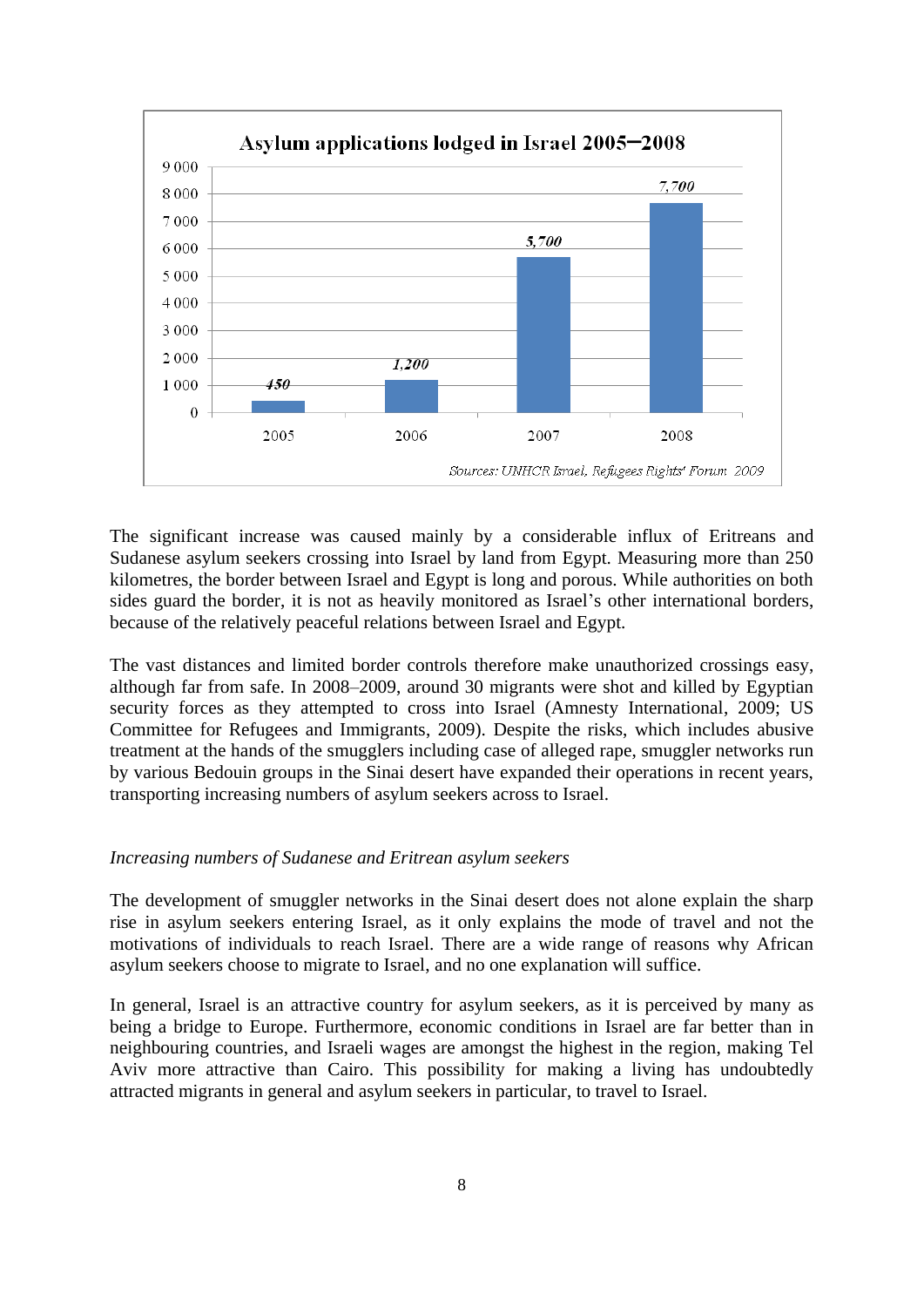Nevertheless, a closer look at the specific groups and their motivations is needed. It appears that the two dominant groups of asylum seekers, Sudanese and Eritreans, have somewhat differing motivations for seeking protection in Israel, as well as different flight histories.

Several reports seek to explain the rise in Sudanese entries to Israel by pointing to the tragic outcome of the demonstration by Sudanese refugees outside UNHCR's offices in Cairo in 2005 (Human Rights Watch, 2008:18; Refugees' Rights Forum, 2009; Martins, 2009). This three-month sit-in, which was attended by more than 2,000 Sudanese refugees and asylum seekers, was organized as a protest against UNHCR Cairo's decision to suspend refugeestatus determination interviews for Sudanese nationals, as well as to protest against their living conditions in Cairo.

After several months, Egyptian security forces broke up the demonstration violently, killing 28 refugees and asylum seekers (Azzam, 2006). Many Sudanese asylum seekers in Israel claimed that this tragic event had influenced them to leave Egypt for Israel (Human Rights Watch, 2008).

It is also important to consider the broader context in which Sudanese nationals have decided to enter Israel. In recent years, the Sudanese refugee community in the country has been dominated by Southern Sudanese.<sup>10</sup> Most of these refugees have been living in Egypt since the mid-1990s, and many are registered with UNHCR in Cairo. Their entry into Israel can therefore be described as a case of "onward secondary movement". In interviews undertaken by Human Rights Watch, these asylum seekers have pointed to the deteriorating asylum conditions and lack of durable solutions in Egypt as a central factor determining their decision to come to Israel (Human Rights Watch, 2008).

Research has shown that both recognized and unrecognized refugees in Egypt are socially excluded, unable to access rights and services, and frequently harassed (Grabska, 2006). Though they may have lived in Egypt for years, researchers have found that "refugees do not see a possibility of establishing their lives in Egypt" (Grabska, 2006: 304). The prospect of seeking a new and more promising future in Israel has clearly encouraged Sudanese refugees in Egypt to cross the border into Israel.

The changing policies of UNHCR in Egypt may also have affected the decisions made by Southern Sudanese arriving in Israel. In 2005, UNHCR Egypt decided to move from a largescale resettlement programme to so-called targeted resettlement, which would "address" protection needs that cannot be addressed in Egypt" (UNHCR, 2007b: 8). In concrete terms, this meant that the resettlement programme in the country was scaled down drastically, leaving many refugees disappointed and eager to seek opportunities elsewhere.

As the resettlement programme was scaled back, UNHCR also decided to increase its focus on voluntary repatriation to South Sudan, making this the main durable solution for Southern Sudanese refugees. This shift in policy was a response to the improving conditions in South Sudan following the January 2005 Comprehensive Peace Agreement, and may also have influenced the decision by many Sudanese refugees to move onwards to Israel. Many

**.** 

<sup>&</sup>lt;sup>10</sup> According to a representative for UNHCR Israel, the majority of new Sudanese arrivals in 2009 are identified as Darfurian, an indication that the demographic make-up of the Sudanese asylum-seeker community in Israel is changing.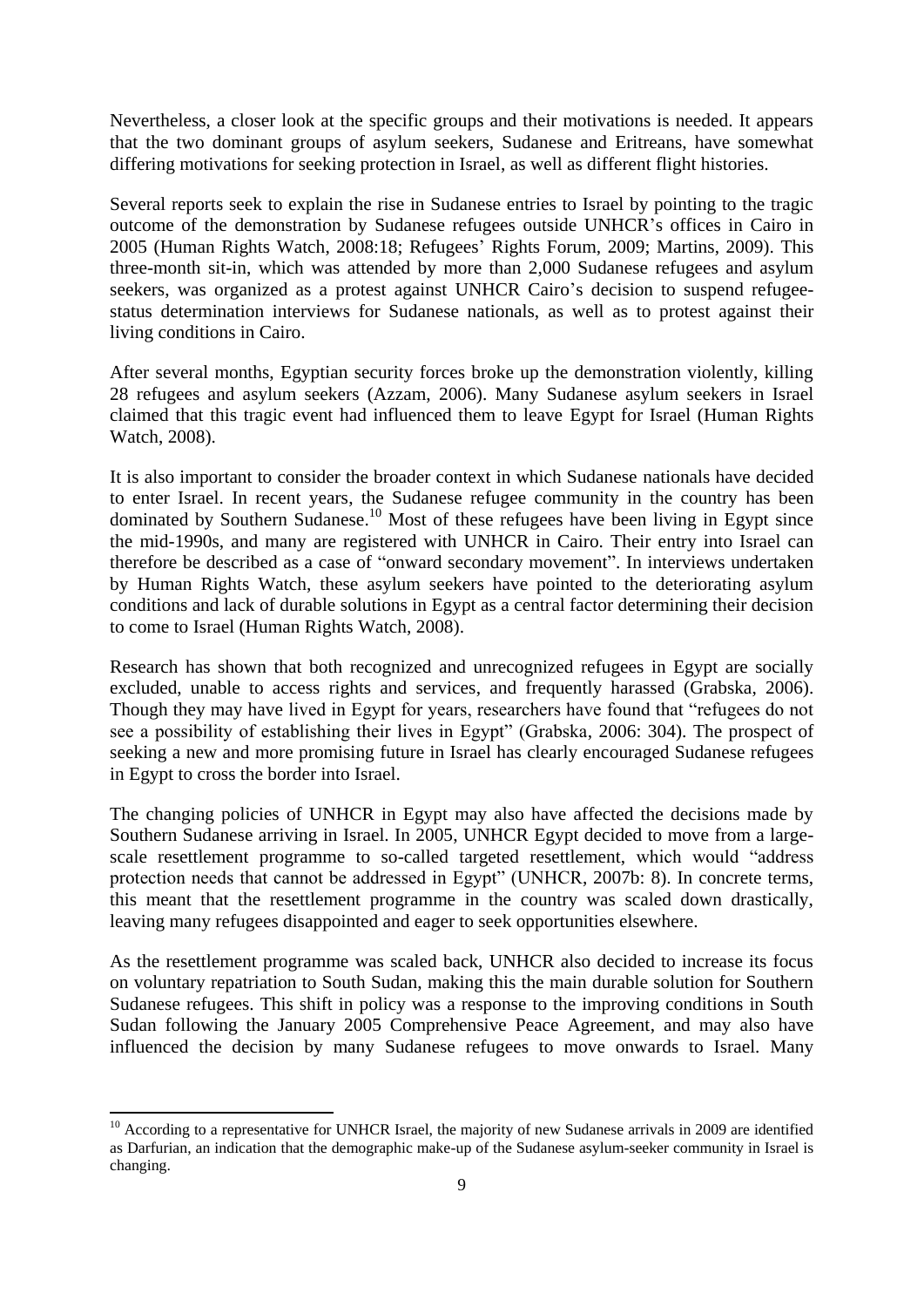Southern Sudanese refugees have been reluctant to return to South Sudan owing to the lack of livelihood possibilities, infrastructure and services in the region (UNHCR, 2005).

UNHCR has acknowledged that both the "high level of urbanization" of refugees in Egypt and "the slow pace of development in the South of Sudan" are likely to hamper repatriation efforts (UNHCR, 2007b:1; 2005). Thus, it appears that difficult asylum conditions in Egypt, combined with changes in UNHCR policy and the growing human-smuggling business in the Sinai desert, all contributed to the increasing numbers of Sudanese, particularly Southern Sudanese, heading for Israel.

Unlike most of the Sudanese arrivals, Eritrean asylum seekers arriving in Israel had in general not spent much time in Egypt prior to entering the country (Human Rights Watch, 2008). They did, however, cite difficult asylum conditions in other countries of asylum as a main reason for seeking asylum in Israel. Many Eritreans claimed to have arrived directly from Eritrea, while others had spent considerable time in exile, in countries such as Sudan and Ethiopia. The insecurity and difficulties associated with living as refugees in such countries led many to move onwards. Egyptian, Sudanese and Libyan authorities are all known to deport Eritreans back to Eritrea, despite UNHCR's opposition to this practice (Human Rights Watch, 2009).

Although Israel also has engaged in deportations of Eritrean asylum seekers to Egypt, this has been on a smaller scale and has not affected the large majority of Eritrean asylum seekers in the country. Thus, the relatively small chances of being deported out of the country may have contributed to many Eritreans' decision to enter Israel. Another factor that may have attracted Eritreans to Israel is that Israeli authorities have provided temporary working permits to a significant number of the Eritrean asylum seekers while the remaineder have been issued visas where work is not permitted but is in practice tolerated. The possibility of sustaining a livelihood as asylum seekers and refugees in Israel arguably encouraged many Eritreans to head for Israel in the latter part of 2007 and in 2008.

### *Other groups, other routes*

Although the steep increase in asylum migration to Israel since 2006 can largely be attributed to the entry of Sudanese and Eritrean nationals, it is important to acknowledge that the asylum-seeker community in Israel is extremely diverse and includes individuals from a wide range of countries, including Côte d'Ivoire, the DRC, the Philippines, Nigeria, Colombia, Sri Lanka and Burma/Myanmar. As such, the asylum caseload in Israel is particularly heterogeneous compared to that of many other countries.

Not all of these asylum seekers enter the country through the Egypt–Israel border. Many West African asylum seekers, for instance, follow the "pilgrimage route" and enter Israel as part of organized religious tours. They hold "pilgrimage visas" issued by Israeli missions abroad. As Rosenhek (1999: 585) points out, Israel's "commitment to the principle of freedom of access to holy places" has complicated the government's efforts to hamper this form of migration". Some asylum seekers approaching UNHCR in Israel are also individuals who have lived several years in the country as labour migrants and who originally entered the country on work visas and approached UNHCR once their work visa had expired.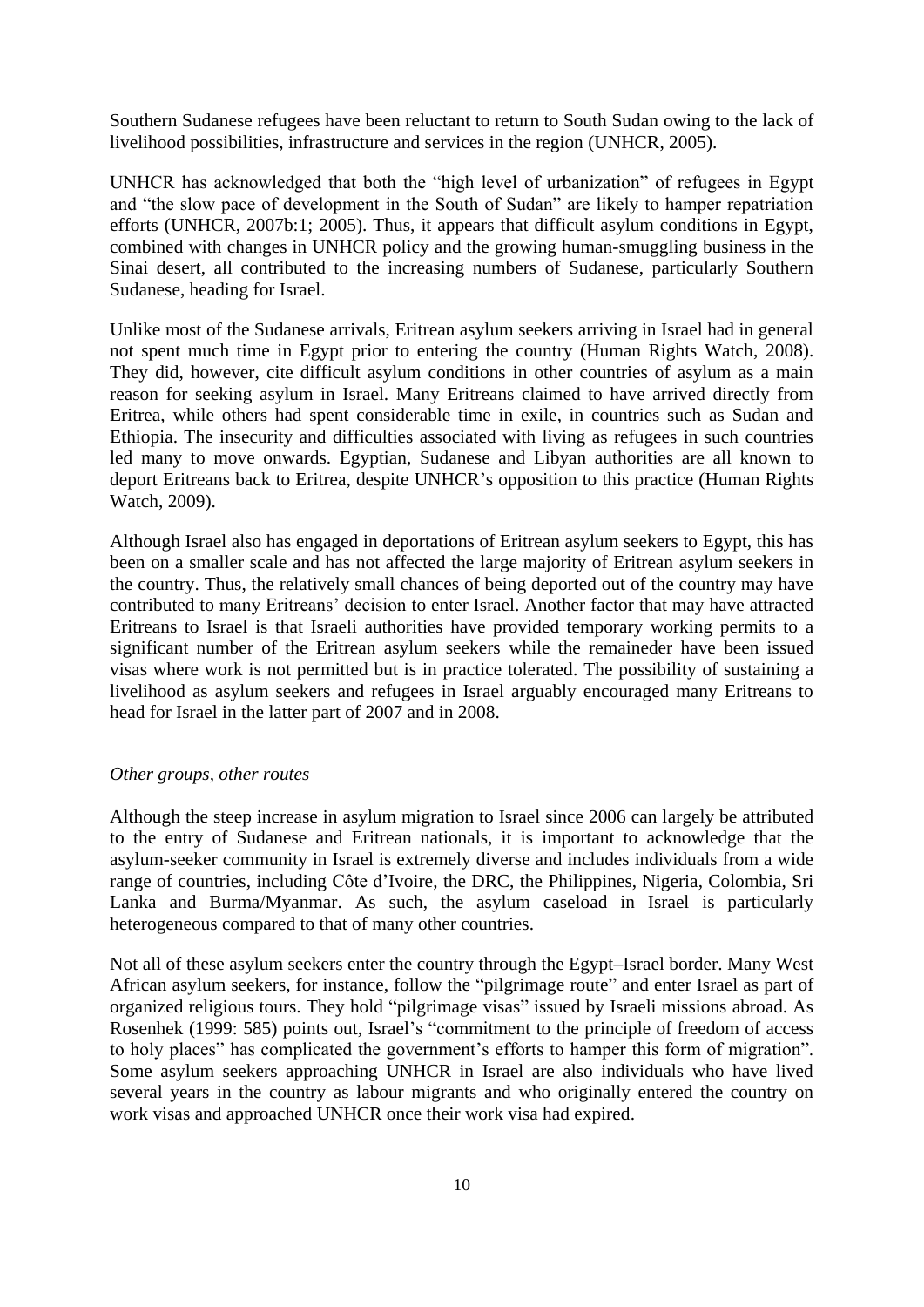#### **Responses to asylum migration in Israel**

In the previous section, the development of asylum migration to Israel and the sharp rise in asylum numbers was discussed. We shall now examine the way in which different actors have responded to the challenges posed by these new arrivals in Israel. Keeping in mind the logic of the Israeli migration regime, described earlier, we shall see that the treatment of asylum seekers has been wide-ranging and disparate. The three actors I will look at here are the Israeli government, Israeli nongovernmental organizations and UNHCR. However, it is important to note that these actors do not necessarily represent homogenous entities that have a coherent approach towards asylum seekers.

#### *Government policies*

The Israeli authorities' handling of the asylum-seeker situation cannot be summarized easily, as the government has not formulated a clear policy towards this particular group. Below, I shall nevertheless attempt to discuss various policies that have been implemented in recent years and seek to discern the contours of what might be termed an "Israeli asylum policy". As will be shown, the early official responses to the new arrivals from the Egyptian border were chaotic, involving contradictory and ad hoc policies. In the latter part of 2009, this seems to have changed, as institutional structures and procedures to handle asylum seekers are coming into place. It appears that the government is starting to develop a more coherent approach to the asylum issue.

The steep rise in asylum arrivals in 2007 took the Israeli government by surprise. Limited resources and capacity had been set aside to handle the influx of asylum seekers, and the government lacked the institutional framework to deal with the new arrivals. It was not clear who was responsible for handling asylum seekers, and this bureaucratic ambiguity translated into a chaotic situation for both asylum seekers and policymakers alike.

The head of Soroka Hospital, Dr Eitan Hai-Am, summarized the situation for the newspaper *Yediot Ahronot*: "I spoke with a very senior person in the army that told me that the army deals with the terrorists, the police handles the criminals and the hospital looks after the wounded. The Sudanese do not fit into any category and they therefore fall between the cracks" (cited in Bershkovski, 2007b). It appears that, until recently, the asylum-seeker "category" did not really exist in the bureaucratic vocabulary of the government. The authorities' inexperience with asylum thus greatly hampered their ability to respond to the soaring numbers of asylum seekers, paving the way for chaos and confusion.

Amid this turbulent situation, it is possible to discern two broad policy strands pursued by the government. One approach focuses on providing temporary protection, assistance and work permits for asylum seekers for minority while the remainder have visa where work in not permitted but is tolerated; the other is more heavily informed by the exclusionary migration regime and focuses on imprisonment and forced return. These two policy strands have at times been implemented simultaneously or interchangeably, giving asylum seekers very mixed messages. Below, some examples of these policies will be outlined.

The policy of detention can be dated back to 2002, when the government started getting more directly involved in asylum issues. While most asylum seekers at the time enjoyed considerable freedom in Israel, it was decided that citizens from countries designated as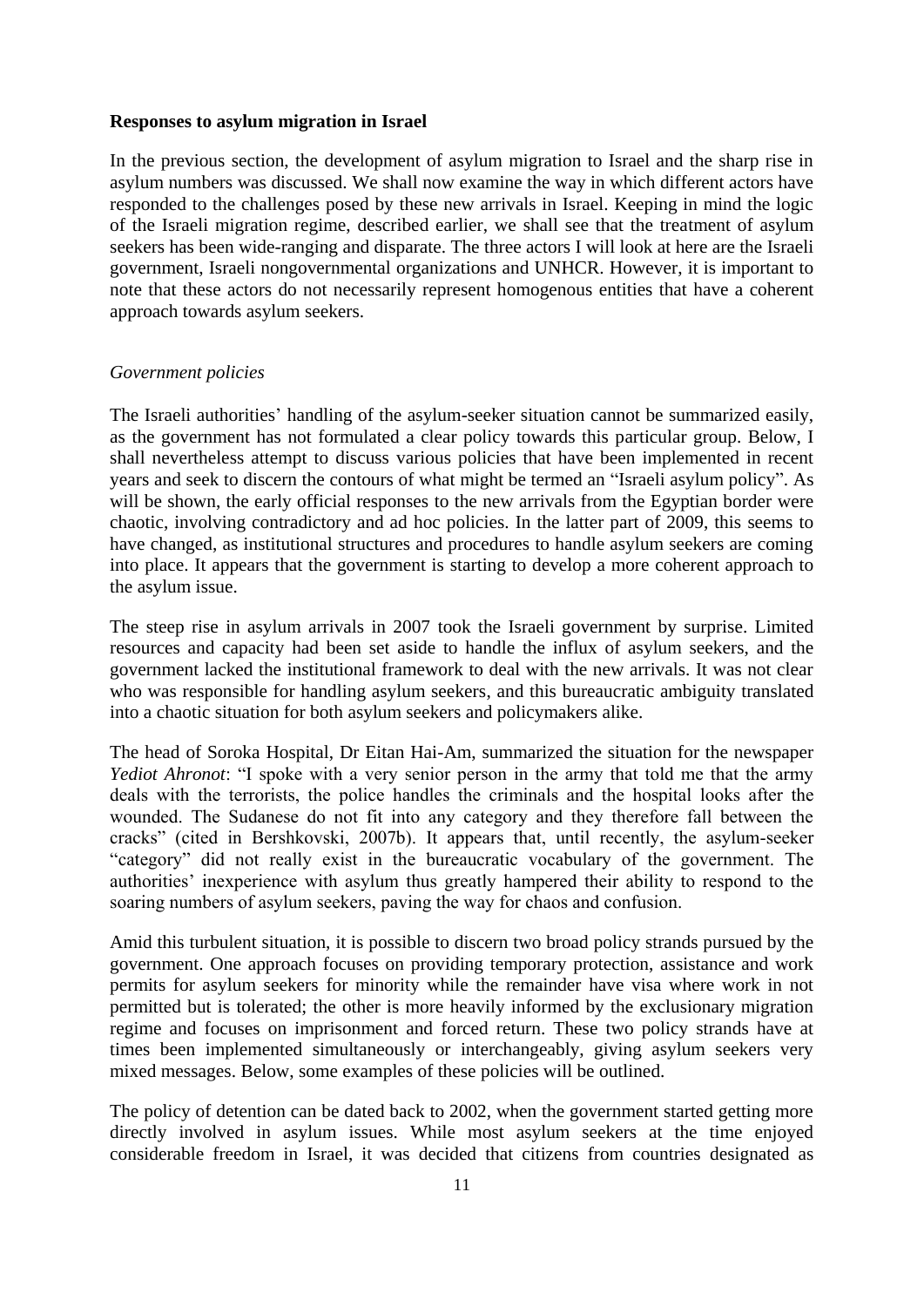"enemy states" would be held in detention. This was first applied to the growing number of Sudanese who were entering the country. The incarceration of these individuals was initially implemented with reference to the 1952 "Entry of Israel Law", which states that individuals who enter the country illegally are liable to a maximum of three months' imprisonment.

However, in early 2006, the "Prevention of Infiltration Law" from 1954 was increasingly applied in asylum cases (Refugees' Rights Forum, 2009). Originally intended to prevent unauthorized arrivals from Israel's neighbouring states, this law opened up for up to five to seven years of imprisonment for so-called infiltrators, a category that now had come to encompass asylum seekers and recognized refugees entering from Egypt .

The application of the "Prevention of Infiltration Law" in asylum cases was successfully disputed in 2007, when local human rights organizations petitioned the Israeli Supreme Court. This prevented the government from incarcerating asylum seekers indefinitely and without judicial review (Human Rights Watch, 2008). Despite this breakthrough in the Supreme Court, the policy of imprisonment continued, and by 2007 a large "tent city" for asylum seekers had been established next to Ketsiot prison, located in a remote corner of the Negev desert, close to the Egypt–Israel border (Refugees' Rights Forum, 2009).

Although the new facilities housed more than a thousand individuals, they quickly reached full capacity. Some new arrivals thus managed to avoid imprisonment, for the simple reason that the prisons were overcrowded. In August 2007, the newspaper Yediot Ahronot reported that "in the past two days, around 100 refugees crossed the border from Egypt to Israel and were taken by the Border police and the army.... But Ketsiot announced that there is no more space and declined to receive the refugees" (Bershkovski, 2007a).

Sometimes detainees were released in order to make room for new arrivals (Yacobi, 2009). Individuals who managed to cross the border without being detected by the Israel Defense Forces (IDF) or immigration police also avoided imprisonment if they managed to register with UNHCR in Tel Aviv. Thus, while the government policy of imprisoning asylum seekers in Israel was undoubtedly widespread, it was also arbitrary, causing many asylum seekers to feel unfairly treated.

Another feature of the government's more negative policies towards asylum seekers is the socalled "hot returns" procedure whereby asylum seekers crossing the border from Egypt are forcibly returned. Criticized by both local and international human rights organizations, this policy has been said to "fall short of Israel's commitments under refugee law", and to "breach Israel's non-refoulement obligations and international law provisions related to the right to an effective remedy" (Human Rights Watch, 2008: 54–56).<sup>11</sup>

According to lawyers interviewed by Human Rights Watch (2008), the first "hot return" incident took place in April 2007, when six Eritrean citizens were returned to Egypt by the IDF. In July 2007, the prime minister at the time, Ehud Olmert, discussed the issue of return with his Egyptian counterpart, Hosni Mubarak. According to the Israeli Ministry of Foreign Affairs (2007), "it was agreed that the IDF would ... quickly return [infiltrators] to Egypt via the border crossings, while accepting Egyptian assurances regarding their safety".

**.** 

 $11$  For more information see: Human Rights Watch, 2007: 52-58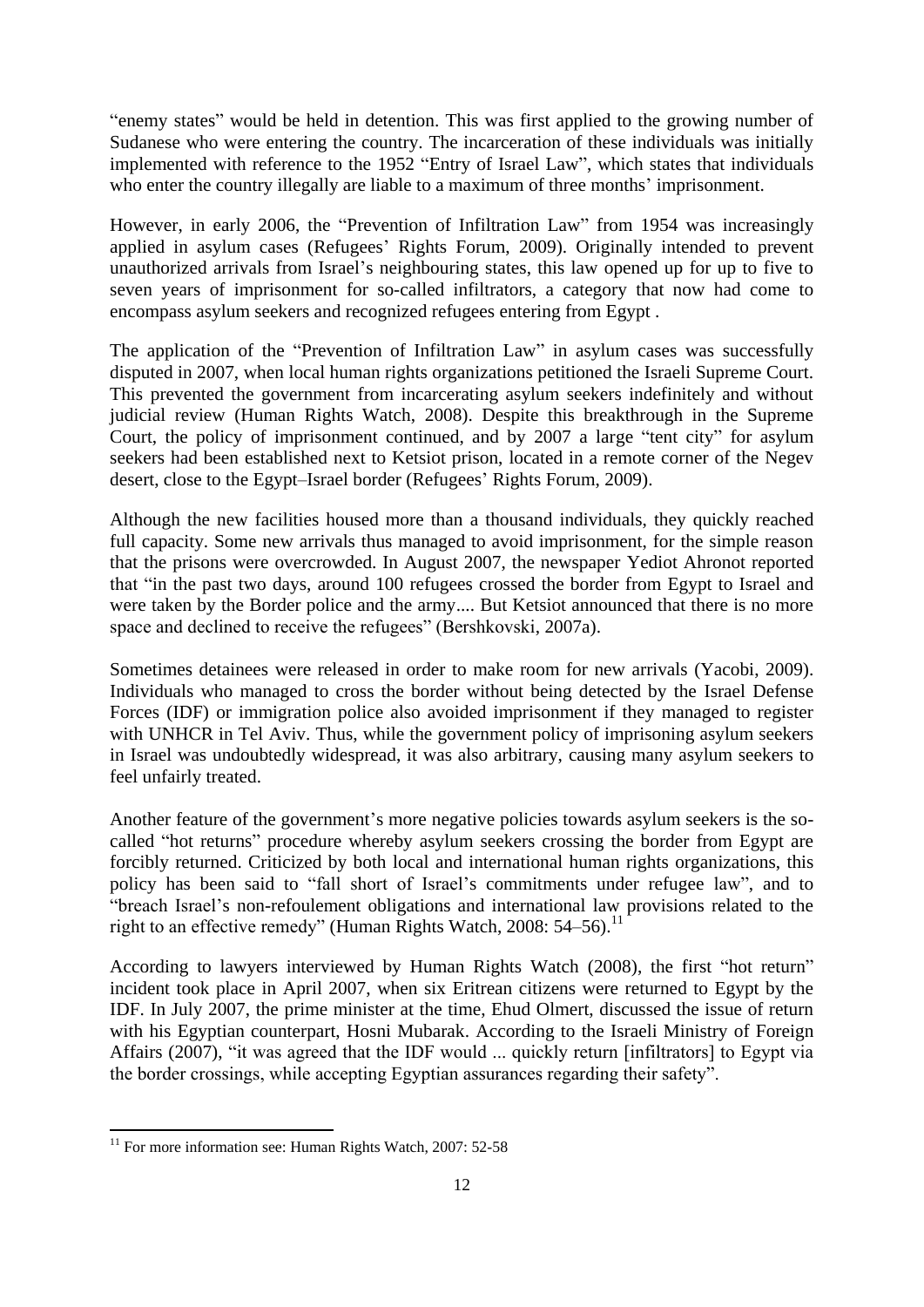In August 2007, following the return of nearly 50 Sudanese nationals to Egypt, Egypt's Foreign Minister Ahmed Aboul Gheit stated that the country would accept refugees for "very" pressing humanitarian reasons", but that a similar exchange "would not be repeated again" (BBC, 2007). An Israeli government spokesperson, on the other hand, stated that "the policy" of returning back anyone who enters Israel illegally will pertain to everyone, including those from Darfur" (BBC, 2007). Thus, it is not clear what policies were agreed upon by the two governments.

What is clear, however, is that the policy of "hot returns" has been implemented by Israeli authorities, but not on a very large scale or in a systematic manner. According to UNHCR Israel, around 250 individuals have been returned to Egypt under the "hot returns" procedure. Still, it appears that this policy has never been widely applied, although it "remains alive in high-level government discussion" (Human Rights Watch, 2008: 52). As of October 2009, the issue of hot returns is being discussed in the Israeli Supreme Court, with a verdict on the issue expected by the end of the year.

In March 2008, the government also implemented a new policy that severely limited the abilities of asylum seekers to seek employment and access aid services: the "Hadera–Gadera" provision. Israeli authorities insisted that, in order to be released from detention, asylum seekers would have to sign a document that would disqualify them from living and working central Israel, which is also the commercial and urban heartland of the country and includes Tel Aviv and surroundings. The area was defined as "south of Hadera and north of Gadera".

A government spokesperson, Sabine Hadad, explained this policy as a measure to deal with the grim conditions and severe overcrowding in refugee shelters in Tel Aviv, and also claimed that employment was more easy to come by in the periphery than in the central parts of the country (Ilan, 2008). In November 2008, the ministry of the interior also decided to expel around 2,000 Sudanese and Eritrean asylum seekers from the city of Eilat, and prohibited them from working if they did not hold valid work permits.

However, this policy soon backfired. Instead of solving accommodation and employment problems among asylum seekers, it merely transported these problems to other peripheral and less affluent Israeli towns, such as Arad, which is located in the southern part of the country. The restrictions also prevented many asylum seekers from accessing local asylum NGOs and the offices of UNHCR, which are located in Tel Aviv.

Public and media pressure eventually led Minister of the Interior Eli Yishai to cancel the "Hadera–Gadera" procedure on 30 July 2009. The newspaper *Haaretz* reported that "Yishai" explained his decision to reverse the plan after seeing the social and economic problems that arose in Israel's outlying cities under the original policy" (Weiler-Polak, 2009).

At this point, however, it is important to note that the above examination of a selection of relatively negative policies implemented towards asylum seekers in Israel tells only part of the story. Amid expulsions and detention, the Israeli government, in collaboration with UNHCR, has also provided some form of temporary protection for thousands of asylum seekers in the country, and it has permitted asylum seekers, to a certain degree, both to seek employment and to access some social services.

The policy of providing assistance and some form of temporary protection has existed since the 1980s, when UNHCR issued protection documents to a small number of registered asylum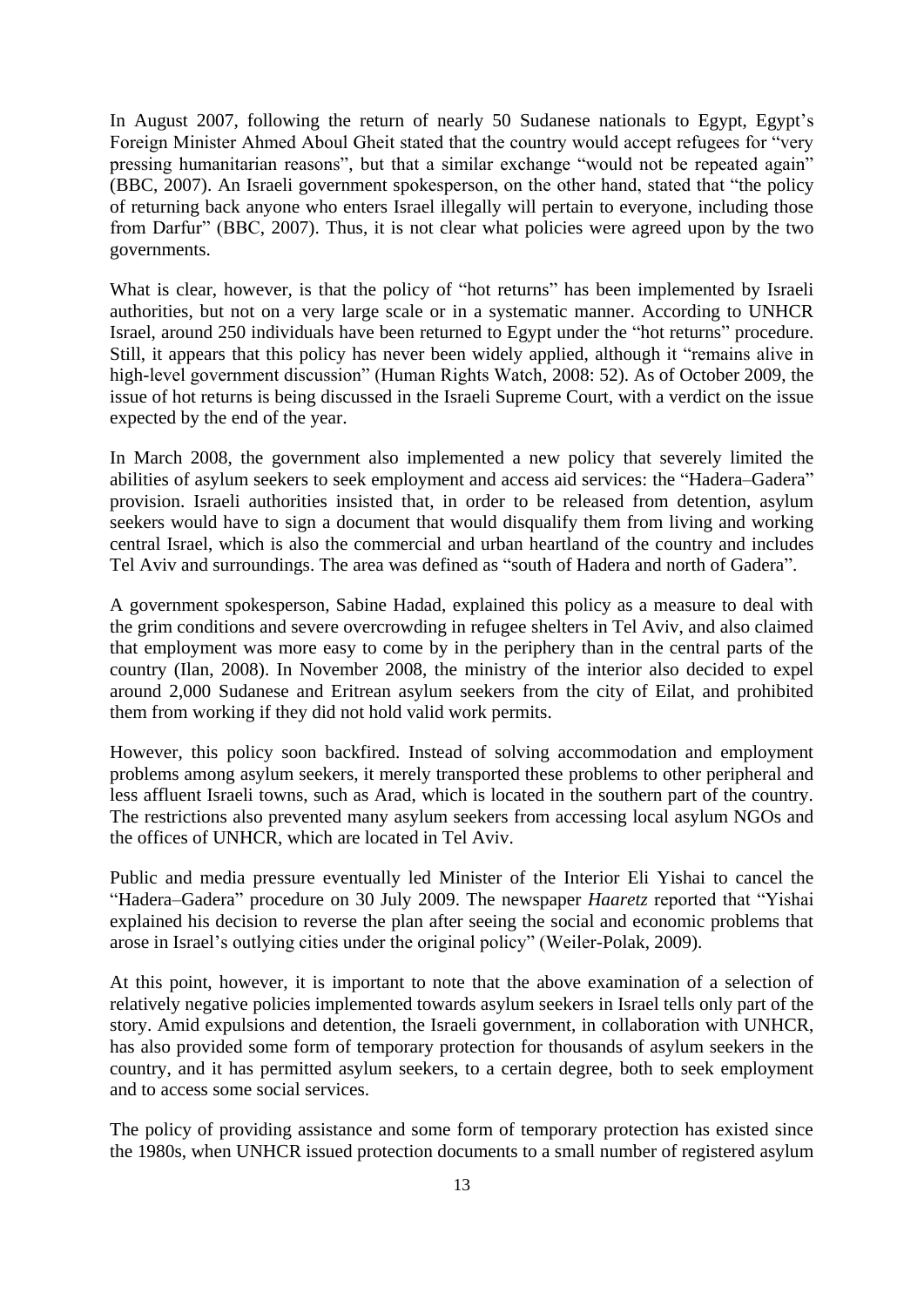seekers and refugees in the country. Although the number of asylum seekers increased sharply in 2006–2007, many still had access to UNHCR services and received protection papers from the UNHCR office. These papers were generally respected by Israeli authorities and prevented many individuals from being imprisoned and/or deported.

In the case of Sudanese asylum seekers, a protection paper from UNHCR also was accepted by employers by asylum seekers seeking work, a highly valued right for those who had endured years of socio-economic destitution in Egypt. Furthermore, in 2007, Ehud Olmert announced that 500 refugees from Darfur would be granted refugee status and permission to stay in Israel. Although this gesture can be seen more as a symbolic act than as a real shift towards increased asylum rights in Israel, it is nevertheless testament to the fact that Israeli authorities have made some efforts to absorb and house recognized refugees within Israel's borders.

Eritrean asylum seekers have also received benefits from the Israeli state. In January 2008, the Ministry of the Interior issued work visas to 2,000 Eritrean nationals who had entered the country prior to 25 December 2007. In March the same year, an additional 600 visas were provided to this group (Refugees' Rights Forum, 2009). Although Eritreans have experienced difficulties in renewing these work permits, this gesture nevertheless shows that Israeli authorities have introduced measures to assist asylum seekers and prevent their destitution.

As asylum numbers in Israel have risen sharply, local municipalities have borne the brunt of the socio-economic challenges involved in providing shelter, health services and education to asylum seekers. In the field of education, several municipalities have been active in offering services to the new arrivals in accordance with Israel's progressive primary education law, which accords all children between the ages of five and fifteen the right to attend public school, regardless of their or their parents' legal status (IRIN, 2008).

A spokesperson from the Tel Aviv municipality explained to a news reporter that "we are doing our best to supply [education to] the [asylum-seeker] children who fall under the primary education criteria [and would like to] open a kindergarten suited to their special needs" (IRIN, 2008). And, at the Bialik-Rogozin school in south Tel Aviv, a boarding school for asylum-seeker children has been established in order to accommodate their needs (Dresler, 2007b). This underscores the findings of Israeli sociologist Zeev Rosenhek (2002: 143), who has pointed out that while overall social policy towards migrants may be exclusionary, "some state agencies endorse and implement partially inclusionary practices".

Although the policies described above do not constitute an exhaustive list of measures implemented by the Israeli government, it is clear that many mixed messages have been given. While negative policies informed by the country's exclusionary, two-track migration regime have dominated the authorities' asylum agenda, more benevolent policies that provide a tenuous form of temporary protection have also been implemented, sometimes simultaneously.

The Israeli government's differing and at times contradictory policy measures not only highlight the complexity of asylum politics in general but also reveal the authorities' inexperience and their unpreparedness to deal with the growing number of asylum seekers arriving in Israel. It was increasingly clear that drastic measures had to be taken in order to clarify lines of responsibility and develop coherent procedures towards asylums seekers.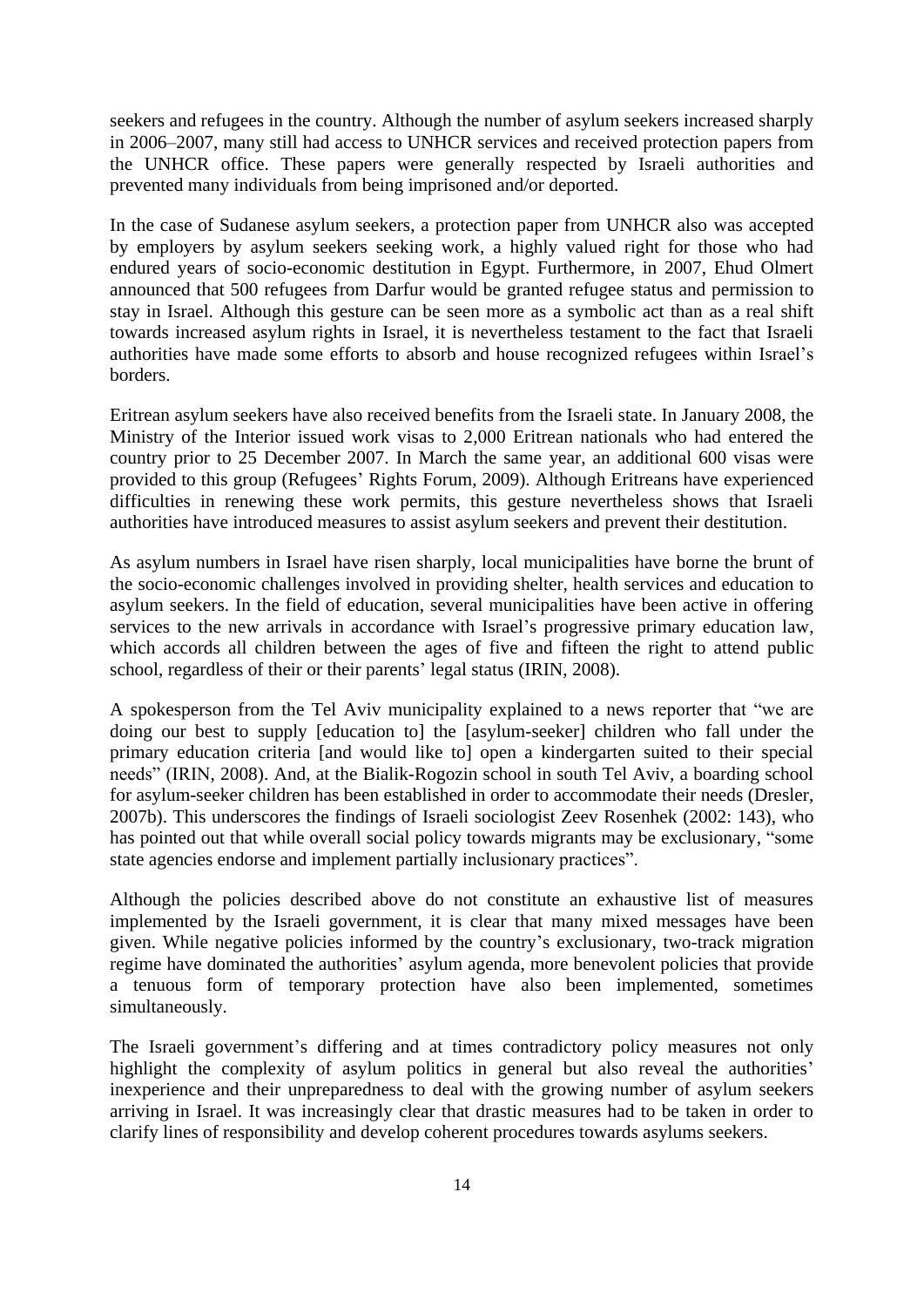In July 2008, the government established the Population, Immigration and Border Crossings Authority within the ministry of the interior (Izenberg, 2008). The new authority was given the responsibility for handling asylum requests and undertaking refugee-status determination, and in July 2009 the government officially took over this responsibility from UNHCR in a move that marked the beginning of a new era in Israeli asylum politics.

## *NGO responses*

In contrast to the government's ad hoc policies and unclear approach towards asylum seekers, Israeli non-governmental organizations have been unequivocal in their support for this group. They have been heavily involved both in lobbying for asylum seekers' rights and challenging government policies and in offering social services that the government has failed to provide.

It is not only human rights and migrants' organizations that have become involved in supporting asylum seekers. Other groups – including student organizations, religious Jewish organizations, political parties, Bedouin groups, Christian groups and the kibbutz movement – have also rallied in support of asylum seekers, creating what Martins (2009: 14) describes as a "general sense of collective public responsibility towards refugees".

The solidarity shown by these different groups has transgressed ethnic, religious and ideological boundaries and is rather unique in the Israeli context, where activism is often confined to particular interest groups. Some refugee aid workers, however, suggest that the initial enthusiasm for asylum seekers and refugees began to wane as the numbers of new arrivals increased drastically, putting increasing pressure on local aid organizations and local municipalities (Yiftach Miloe cited in Yacobi, 2009).

Nevertheless, NGOs in Israel have played and continue to play a crucial role in petitioning for asylum seekers' rights, challenging government policies and placing the refugee issue on the political agenda. A good example of this was provided in 2006, when the Hotline for Migrant Workers and the Refugee Rights Programme at Tel Aviv University submitted a petition to the High Court of Justice, protesting the government's arbitrary use of the 1954 "Prevention of Infiltration Law". The court ruled in favour of these organizations, obliging the government to undertake a judicial review of all asylum-seeker detentions. A special advisor was appointed, who subsequently recommended the release of hundreds of imprisoned Sudanese asylum seekers. $^{12}$ 

This petition led to the cessation of indefinite detention without judicial review for asylum seekers in Israel. Similar petitions have been forwarded numerous times by various organizations. In 2008, for instance, the Department of Foreign Workers, Refugees, Asylum Seekers and Status-less Persons within the organization Physicians for Human Rights submitted a total of 11 petitions to the Supreme Court of Justice (Physicians for Human Rights, 2008).

In addition to lobbying in the courts for asylum seekers' rights, civil society organizations have also attracted media attention and raised the issue of asylum in the public debate. In 2007, the Committee for the Advancement of Refugees from Darfur (CARD) arranged for

<sup>1</sup>  $12$  For further details, see Refugees' Rights Forum (2008).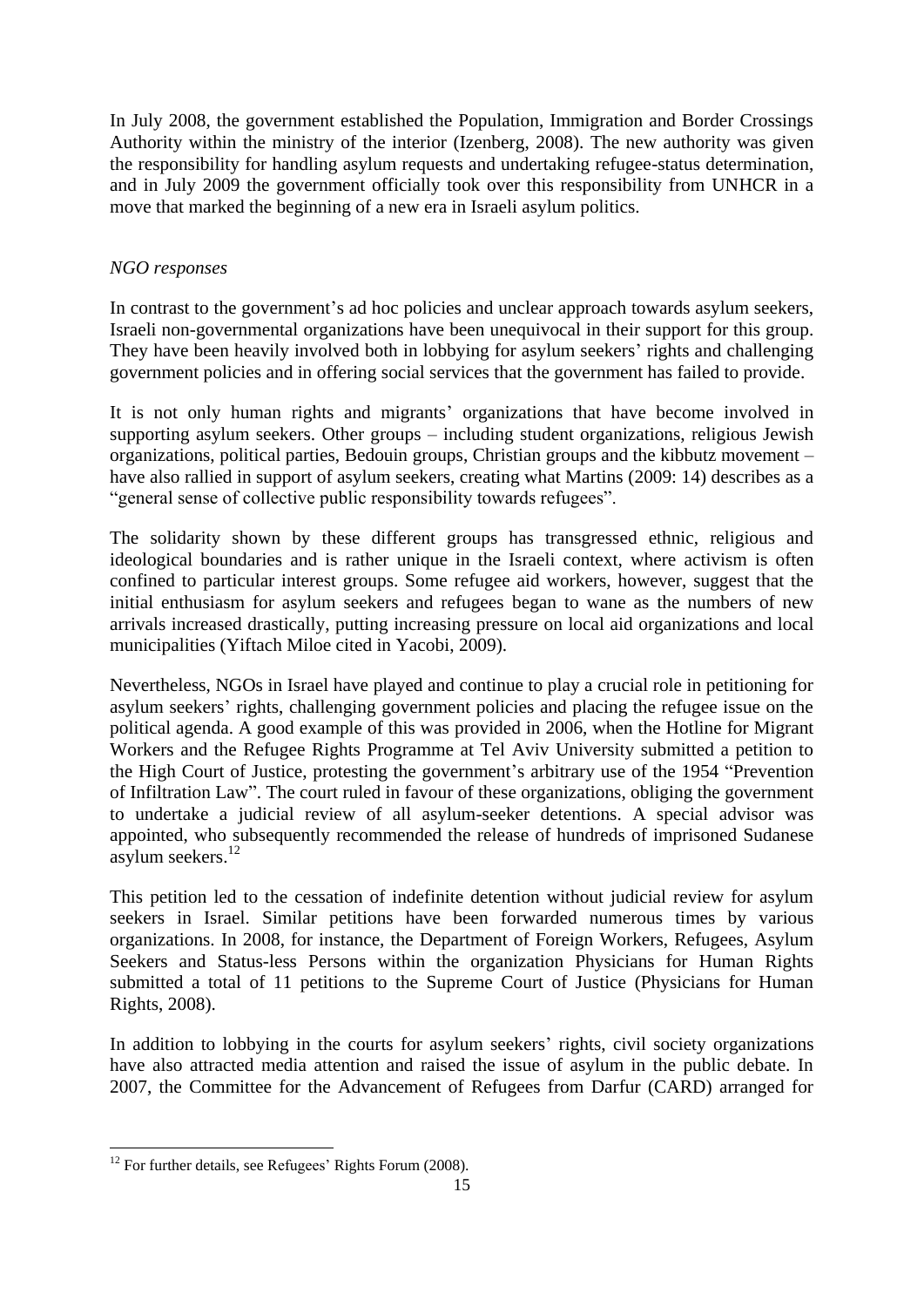Sudanese asylum seekers to visit the Yad Vashem National Holocaust Memorial in Jerusalem (Dresler, 2007a).

With the national media present, this became a highly symbolic visit that served to highlight the plight of Sudanese refugees while simultaneously drawing parallels with the Jewish history of exile, persecution and refugeehood. These associations were clearly communicated by Yad Vashem's chairman Avner Shalev, who on this occasion stated that "as Jews, who have the memory of the Shoah embedded within us, we cannot stand by as refugees from genocide in Darfur are knocking on our doors" (Yad Vashem, 2007).

Indeed, some have argued that the introduction by NGOs of Holocaust rhetoric into the debate on asylum marks a "turning point" in Israeli asylum politics (Yacobi, 2009). Research on this issue has shown that a wide range of Israeli politicians, activists and religious leaders have argued that Israel has a *particular* moral responsibility to protect refugees given the horrors of the Holocaust and the destitution faced by Jewish refugees during and after World War II. (Afeef, 2009). It also appears that the government's decision to grant asylum to 500 Darfurian refugees in 2007 was heavily influenced by the Holocaust rhetoric invoked by refugee supporters.

In addition to lobbying and contributing to the wider debate on asylum in Israel, NGOs have played a pivotal role in providing a range of services to the country's growing asylum-seeker community.<sup>13</sup> As discussed earlier, Israeli authorities had no clearcut strategies on how to handle the influx of asylum seekers when the numbers of new arrivals increased drastically in 2006-2007, and nowhere was this more evident than when it came to issues such as medical care, shelter and food.

Many asylum seekers, including minors, were at danger of becoming destitute and NGOs working on asylum issues started working actively to prevent this. Through public fundraising and voluntary efforts, organizations such as the African Refugee Development Centre (ARDC), the Israeli Aid Organization for Refugees and Asylum Seekers (ASSAF), and the Hotline for Migrant Workers were able to find temporary shelters in the cities as well as housing in more rural locations. Furthermore, ad hoc groups such as the "Fugee Friday" initiative have also emerged to collect food for asylum seekers.

The healthcare of asylum seekers is another issue that has been of great concern to asylum and refugee organizations. The government of Israel does not provide health services to asylum seekers, and those requiring acute medical care are often left with large medical bills that they cannot afford to pay. As a result, the organization Physicians for Human Rights (PHR) has become a focal point for nearly all asylum seekers in need of medical assistance.

The walk-in clinic run by the organization was for a long time the only place in Israel that provided free health services for migrant workers and asylum seekers. However, with limited resources, PHR's capacity soon became stretched to its limits as "the number of patients seen at the clinic rose from an average of 18 a day in 2006 to 200 a day in 2008" (Refugees' Rights Forum, 2009:6).

**.** 

<sup>&</sup>lt;sup>13</sup> Four local asylum organizations – the African Refugee Development Centre (ARDC), the Israeli Aid Organization for Refugees and Asylum Seekers (ASSAF), the Hotline for Migrant Workers, and Physicians for Human Rights (PHR) – are currently receiving funding from UNHCR Israel as implementing partners.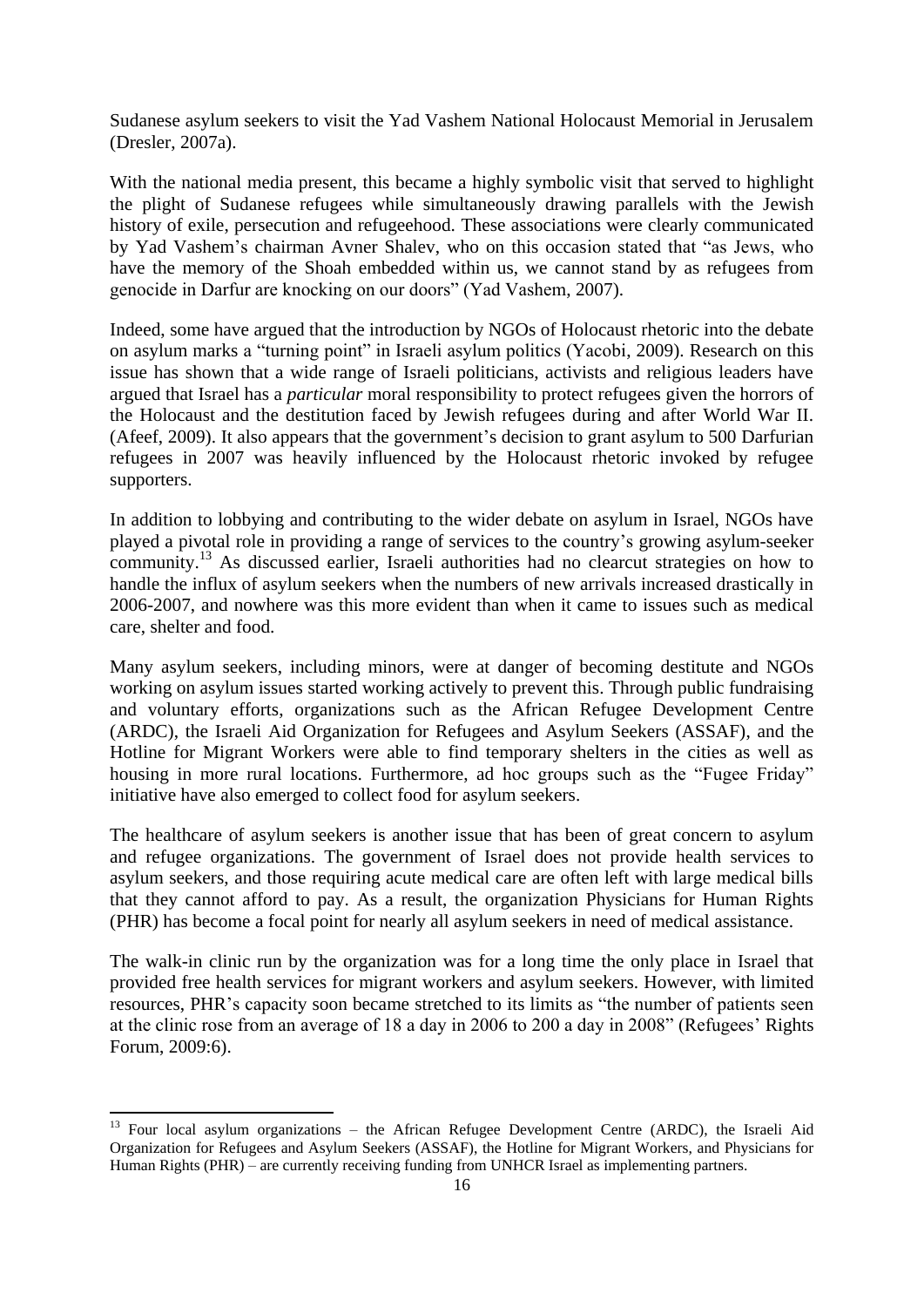Unable to cope with the high demand for health services and frustrated by the government's unwillingness to provide medical services to the growing numbers of asylum seekers, PHR decided in March 2008 to demonstratively close its clinic. In a letter to the Israeli minister of health, the organization wrote that "a volunteer clinic, with a low budget, cannot, should not and is incapable of being a worthy substitute for a proper solution from the state" (Sinai, 2008).

In the wake of this event, the minister of health demanded that the finance ministry provide 7 million shekels to address the health requirements of asylum seekers and refugees. Three months after the closing of the PHR clinic, the Israeli Medical Association announced the opening of a free clinic that would cater to the asylum-seeker and refugee populations, and in the wake of this PHR reopened its own clinic. A governmental solution, however, has yet to be found.

NGOs have played a central role both in lobbying for asylum seekers' rights and setting the asylum issue on the agenda and in providing essential services such as housing and medical care. However, as the case of Physicians for Human Rights illustrates, sometimes the service provision given by organizations has allowed Israeli authorities to evade its responsibilities towards the asylum-seeker population. Israel's government and local municipalities have become highly dependent on local NGOs in the practical management of asylum issues.

In 2008, for instance, the Tel Aviv health bureau asked PHR to identify asylum seekers with tuberculosis and chickenpox (Sinai, 2008). Many NGO workers have expressed frustration with this situation, feeling that they are faced with a moral conundrum whereby their service provision to asylum seekers contributes to governmental apathy and inaction.

It is perhaps not too surprising that NGOs have provided overwhelming and invaluable support and assistance to asylum seekers in Israel. After all, most of the organizations in question were founded to protect human rights and migrant rights. However, it is important to keep in mind that these organizations' efforts have been supported by a significant voluntary effort from the public, and that many ad hoc organizations and "projects" have emerged in the wake of increasing asylum numbers. The overwhelming amount of public support for asylum seekers and refugees arriving in Israel stands in stark contrast to the largely hostile policies of the country's government and its highly restrictive migration regime.

How can this inconsistency be explained? Sociologist Zeev Rosenhek, who has studied labour migrants in Israel, has forwarded a theory as to why large-scale anti-immigrant mobilization is absent in Israel, in contrast to the situation in many other countries. He writes that "in remarkable contrast to most Western European countries ... there have not been incidents of violent attacks against migrant workers in Israel, nor have there been demonstrations against their presence in the country" (Rosenhek, 2007: 223).

The same point also applies, to a large extent, to the case of asylum seekers in the country. Rosenhek (2007: 223) explains this phenomenon by pointing to the extremely xenophobic rhetoric advanced by the political elite and how it "effectively [closes] off the political space available for the constitution and mobilization of antiestablishment political actors on the basis of antagonism to migrants".

While such a mechanism is undoubtedly at play when it comes to the asylum issue, the impact of local NGOs' awareness-raising efforts on public opinion must also be acknowledged. By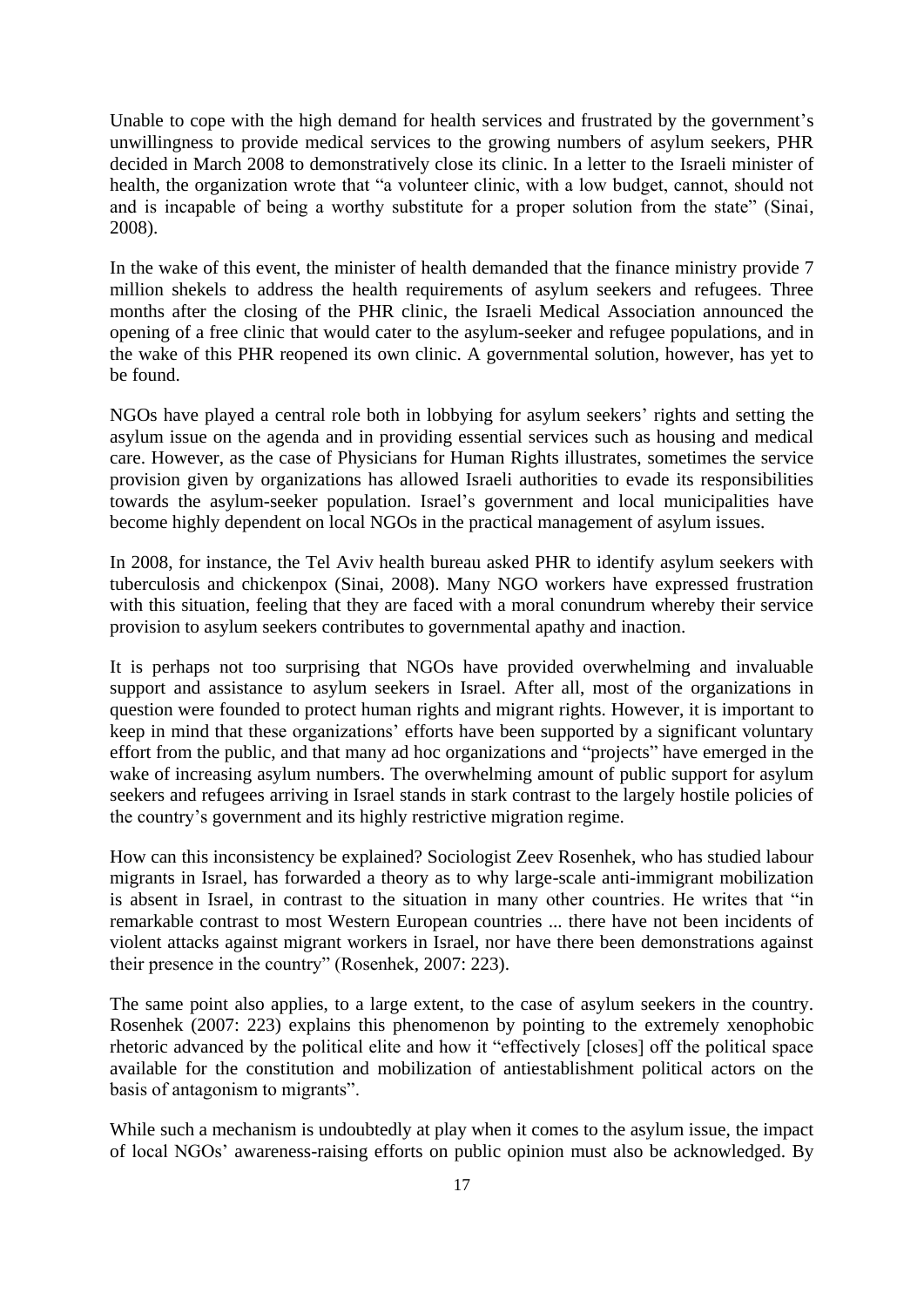setting asylum on the national agenda and drawing parallels between Jewish and contemporary refugees, these organizations have all contributed to fostering a benevolent attitude towards asylum seekers in Israel.

## *UNHCR's role*

While NGOs have taken a clear stance in opposition to the government's asylum policy, UNHCR's approach has necessarily been a more diplomatic one. The organization has collaborated very closely with the authorities on asylum processing, a partnership that has led to several victories for asylum rights in Israel. In the late 1990s, for instance, the organization contributed to the development of a temporary protection regime in the country, which benefited Sierra Leonean, Liberian, Ivoirian and Congolese nationals. However, the organization's relationship with Israeli authorities has come under considerable strain in the light of the recent increase in asylum seekers.

In the late 1990s, Michael Bavly, a former Israeli diplomat, was appointed as an honorary liaison for UNHCR in the country, and he "concentrated his efforts on creating a national system for the determination of refugee status using his personal connections within the Israeli administration and with the support of the UNHCR<sup></sup> (Adout, 2007:142). As a result, the Israeli government established the National Status Granting Body in 2002, which was tasked with making recommendations on individual asylum cases to the minister of the interior (Refugees' Rights Forum, 2009). The foundation for a national asylum system had been laid.

Despite the establishment of the NSGB, UNHCR Israel continued to undertake most of the practical day-to-day work with asylum seekers in Israel and was responsible for registering, interviewing, assessing and following up all asylum seekers in the country until July 2009. Assessed cases were forwarded by UNHCR Israel to the NSGB, which would then make a final recommendation to the ministry of interior on each case. This unique "hybrid solution",<sup>14</sup> in which UNHCR and the government work together on processing asylum applications, represents an institutional arrangement that is particular to Israel. To the author's knowledge, such arrangements are not found in any other country.

The presence of a former high-level Israeli diplomat in UNHCR's office in Israel has undoubtedly given the organization credibility in the eyes of the Israeli authorities. This has enabled close collaboration and discussion on crucial issues related to asylum seekers, something that may not have been possible had the office been run by foreign, non-Hebrewspeaking individuals.

The relationship between UNHCR and the government has been characterized by "goodwill" and good contacts" (UNHCR, 2007d), a situation that has also been facilitated by the fact that a large proportion of UNHCR staff in Israel have been Israeli nationals, deeply familiar with the bureaucratic procedures and societal norms of the country. This strong local presence has undoubtedly strengthened the office and increased its ability to be a noteworthy actor in the official discussions on asylum in Israel. However, it has also led to criticism that the office is not sufficiently independent from the government agenda on asylum (Adout, 2007).

1

<sup>&</sup>lt;sup>14</sup> I am grateful to Sharon Harel for this term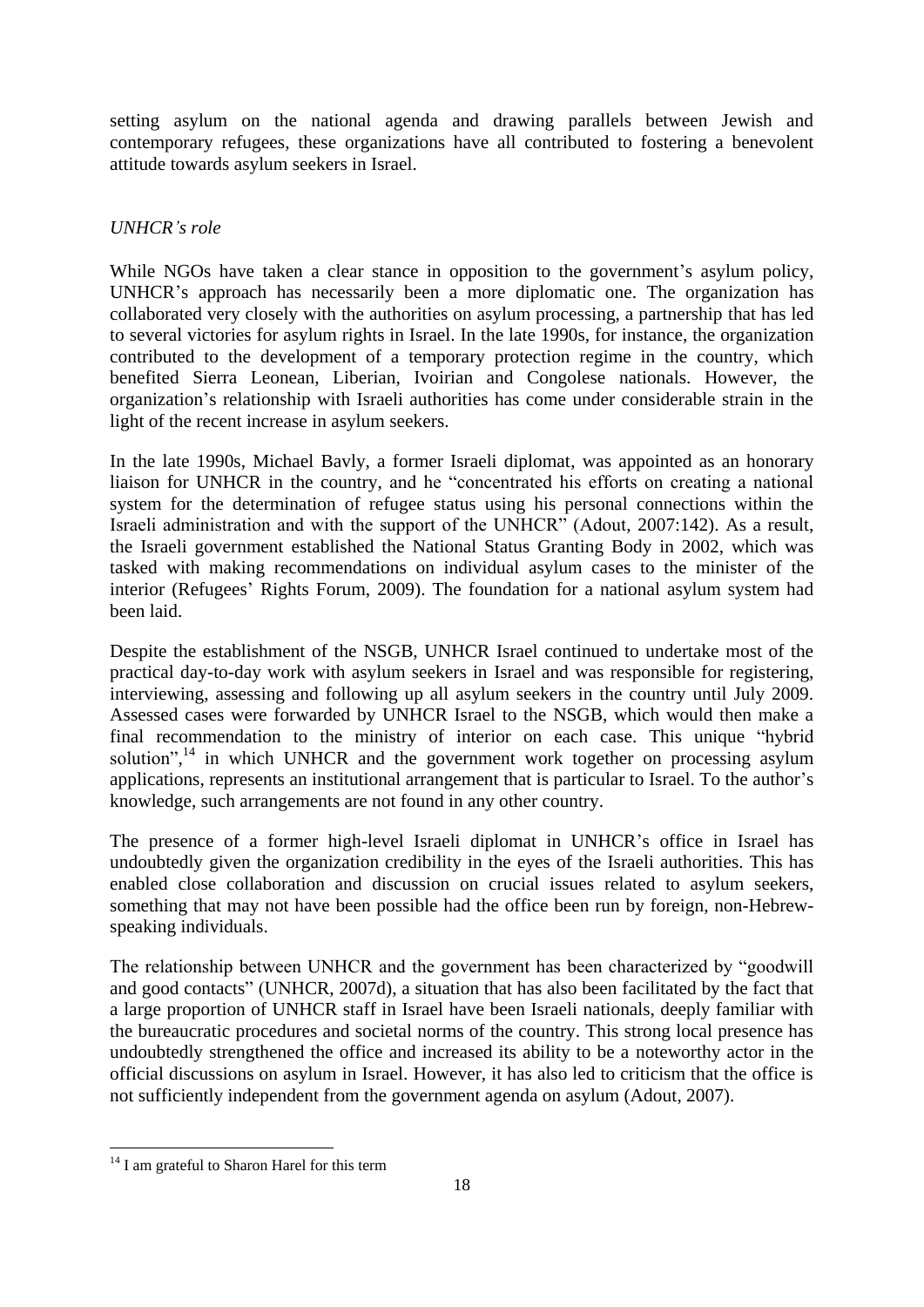As the numbers of asylum seekers started increasing drastically, UNHCR Israel came under increasing pressure both administratively and politically. First, the organization did not have the facilities, staff or resources to handle the large number of asylum seekers who entered the country from 2006 onwards. Although the organization expanded its operations and opened a second office in Tel Aviv in 2007, these steps proved insufficient to handle the growing caseload. This led to a large backlog of asylum applications and an increasing sense of frustration amongst asylum seekers and UNHCR staff alike.

Second, the growing number of asylum arrivals also severely strained UNHCR's strong ties to the government. As discussed earlier, the Israeli government responded to the influx of asylum seekers with ad hoc and uncoordinated policies that often contradicted established UNHCR guidelines and practice. As UNHCR Israel was largely administering the asylum process in Israel, it thus became deeply entangled in the government's many draconian and capricious policies. This placed the organization under considerable strain, caught as it was between its overarching mandate to protect refugees, on the one hand, and the political demands of the Israeli authorities, on the other. This was not an easy balance to maintain.

One event that illustrates this growing turbulence in UNHCR's relationship with the Israeli authorities is the organization's response to the widespread arrests of asylum seekers in late February and early March 2008. During this period, the Israeli immigration police were ordered to arrest 2,100 asylum seekers in the course of seven days (Human Rights Watch, 2008). Although they only succeeded in detaining a few hundred people, this shift nevertheless stirred up considerable fear and uncertainty among asylum seekers. Simultaneously, the government also asked the Israeli ministry of foreign affairs to "make" preparations for deportation even in the case of countries with which Israel does not have diplomatic relations, such as Sudan" (Refugees' Rights Forum, 2009: 6).

These policy moves caused UNHCR Israel to write a strong letter to the government stating that its policies constituted a "severe offense to the treaty to which Israel has signed" (Michael Bavly cited in Lipschitz, 2008).<sup>15</sup> The official also pointed to the large administrative burden placed on UNHCR in the wake of the arrests: "We are incapable of identifying 300 asylum seekers that are being arrested every day and this is in addition to our treatment of the continuous flow from Sinai. We could not assist in such an operation."

Many of the asylum seekers incarcerated in this round of arrests had registered with UNHCR Israel and held protection papers issued by its office. Most of them were awaiting their asylum interview. By implementing such wide-ranging arrests of registered asylum seekers registered with UNHCR, Israeli authorities undermined UNHCR's position as a trusted source of protection for asylum seekers in Israel. Most of the arrested individuals were released within a short time, as large-scale deportation turned out to be practically impossible to implement.

Incidents such as the above served to accentuate the differing policies and priorities of UNHCR Israel and the government. The era in which UNHCR handled small numbers of asylum seekers on behalf of the Israeli state had come to an end. Both the government and UNHCR officials recognized that a transfer and clarification of responsibilities was necessary. As a result, the Israeli ministry of the interior took over responsibility for the refugee-status determination process from UNHCR on 2 July 2009 (IRIN, 2009). Prior to this handover, 35

1

<sup>15</sup> This confidential letter was leaked to the media and quoted in the Israeli daily *Yediot Ahronot*.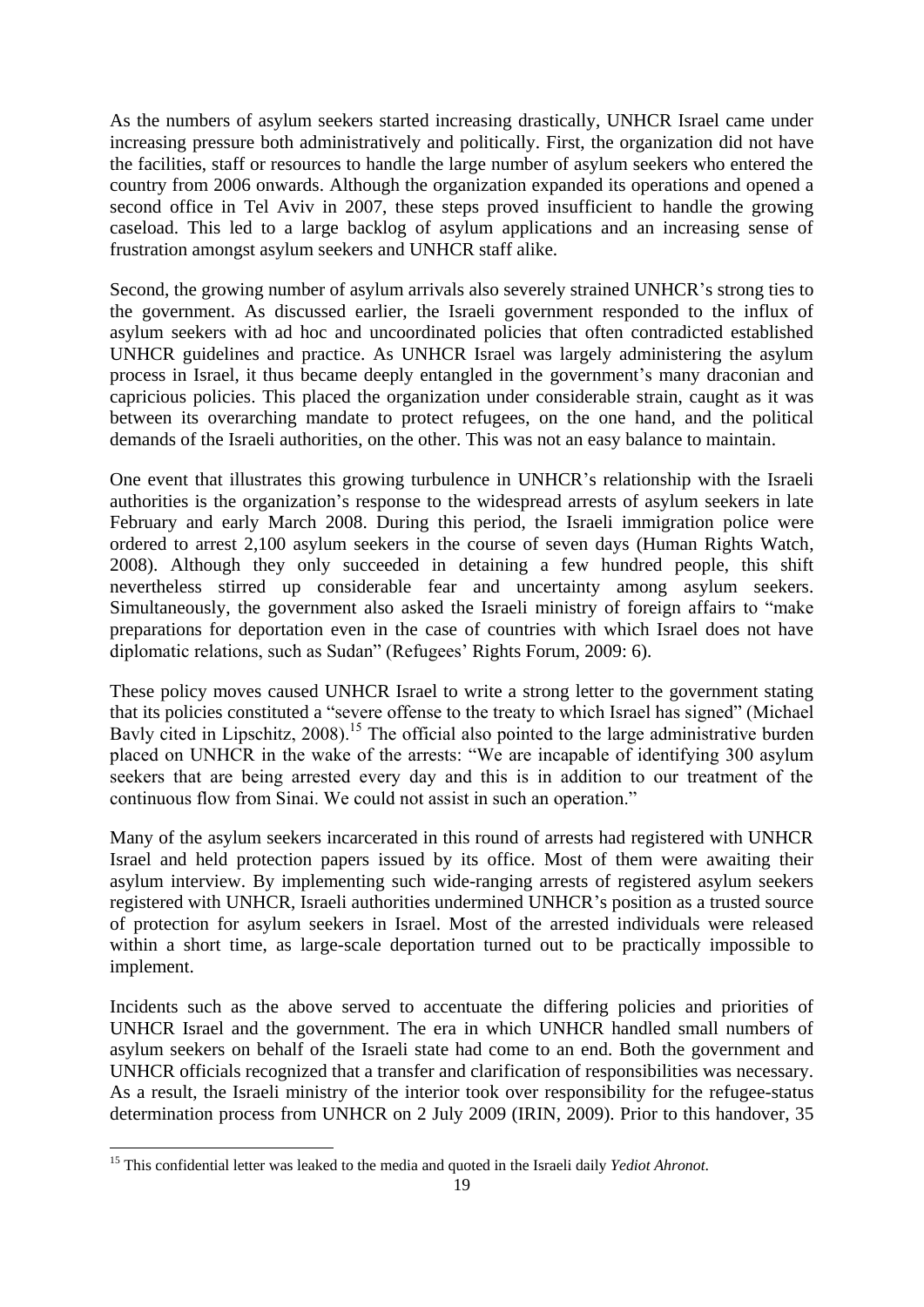newly recruited staff from the ministry of the interior received four months of training and follow-up from UNHCR officials, a testament to the goodwill between the two institutions.

## **Conclusion**

The growing number of asylum seekers in Israel illustrates the fact that the country is increasingly affected by both regional and global migratory processes. As the country is located in and near regions where large-scale displacement is common, this is perhaps not surprising. We have seen that the increase in asylum seekers in Israel has come about partly owing to the country's porous border with Egypt and the smuggling networks operating in this area. But, perhaps even more importantly, the rise in asylum numbers in Israel can be explained with reference to the dismal and deteriorating asylum conditions in neighbouring countries and the lack of "durable solutions" in first countries of asylum.

It is also important to acknowledge the diversity of reasons why asylum seekers enter Israel, and it is clear that different groups have different flight histories and different reasons for arriving in the country. However, a common element among many of the early asylum arrivals is that they regard Israel as a relatively hospitable country of asylum with many livelihood opportunities – at least in comparison with neighbouring states. Accordingly, asylum migration to Israel must be understood in the context of the broader migration and asylum dynamics in the Middle East and North Africa as a whole.

The local context is also important for understanding the dynamics of asylum migration to Israel. Shaped by Zionist ideology and the need for a demographic Jewish majority, the Israeli migration regime can be characterized as an exclusionary system that clearly distinguishes between "desirable" Jewish migrants, on the one hand, and "undesirable" non-Jewish migrants, on the other. This regime creates an unfavourable environment for asylum seekers and other non-Jewish migrants, as these are seen to pose a threat to Israel's ethno-national foundations.

Although there is little doubt that the exclusionary migration regime plays a role in determining official Israeli asylum policy, this paper also draws a more complex picture of asylum in Israel. We see that government policies towards asylum seekers have been characterized by both negative and asylum-friendly measures, and that these often have been implemented simultaneously and in an ad hoc manner. It is also clear that the Israeli government has, until recently, not had a clear vision or strategy on the asylum issue, and that much of the confusion and contradiction stems from a lack of leadership, funding shortages and in-fighting between governmental departments and ministries. Thus, it is not only the restrictive asylum regime that has influenced official responses to asylum, but also practical circumstances.

Israel is not only committed to upholding the ethno-national foundations of the Israeli state. The country is also founded on principles of Western-style democracy. The allegiance to these two contradicting principles has been described as the country's "main political and moral dilemma" (Shafir & Peled, 2002: 1) and this tension is clearly evident when looking at the asylum issue. While refugees fleeing oppressive regimes do not contribute to strengthening the "Jewish" nature of the state, they do symbolize Israel's commitment to humanitarian and liberal democratic values.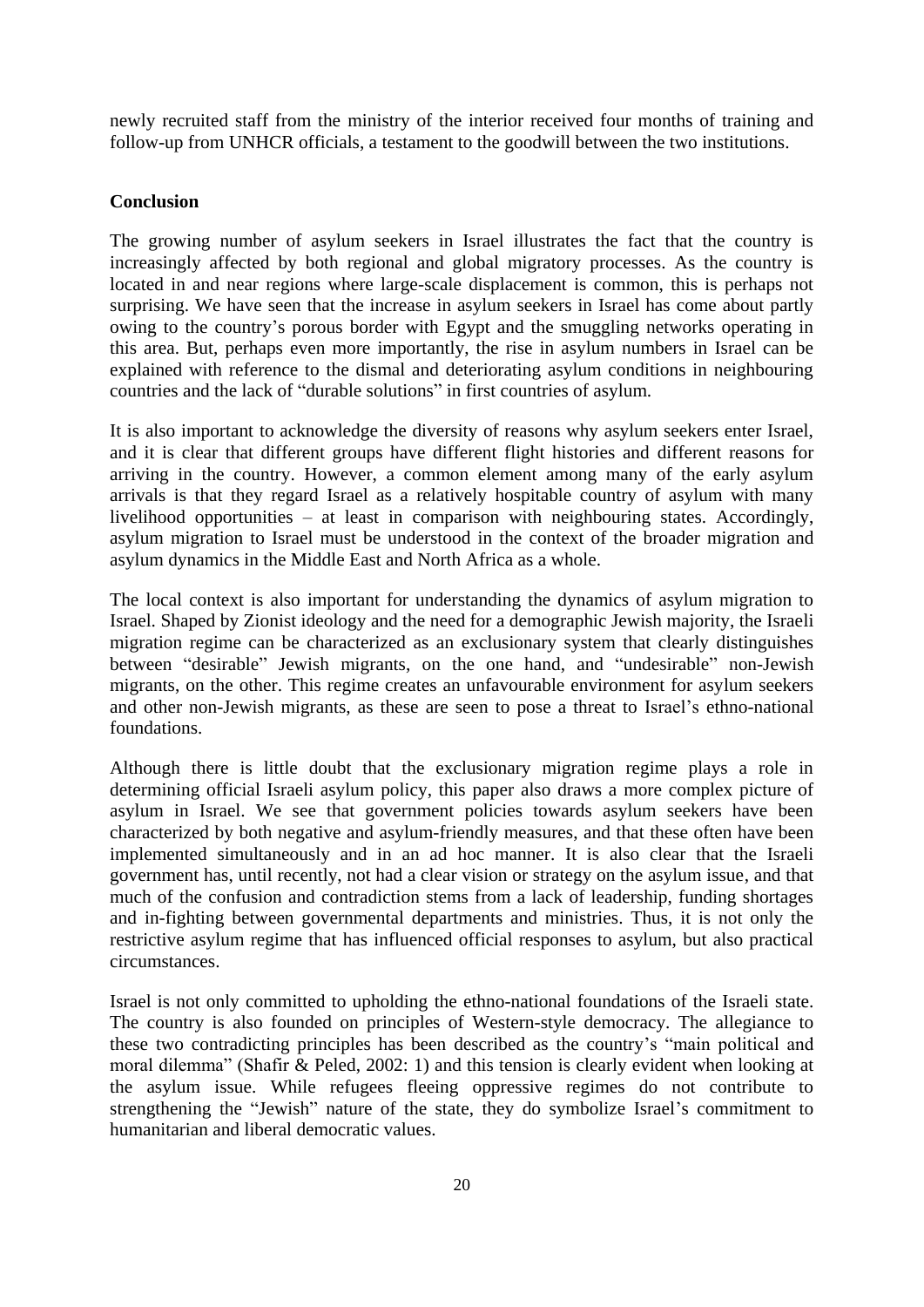The fact that Israel, as a democratic state and signatory to the Refugee Convention, has a moral and legal duty to protect refugees is frequently pointed out by local civil society organizations. We have seen that NGOs have taken an active role both in challenging draconian asylum policies and in providing basic services, shelter and assistance to asylum seekers. The service provision offered has to some extent enabled the Israeli authorities' inaction on the asylum issue, a situation that has frustrated many activists.

It is also interesting to note that support for asylum seekers within Israel has originated not just from migrant organizations, but also from a wider section of Israeli society, including the kibbutz movement, political parties and religious groups. This has created new  $-$  and at times unexpected – expressions of social solidarity in Israel, cutting across religious, ethnic and national boundaries.

For its part, UNHCR has also been heavily involved with asylum seekers in Israel. Staffed mainly by Israeli nationals that are deeply familiar with the country's governmental structures and national politics, the UNHCR office in Israel has in the past few decades positively influenced the development of asylum-processing systems in the country. However, as the numbers of asylum seekers have grown, the difference between UNHCR and government interests have become increasingly evident. The UNHCR office has nevertheless maintained a close working relationship with national authorities and has been able to influence the development of the national asylum system.

Through the handover of asylum-processing tasks to the government in July 2009, both UNHCR and the Israeli government have demonstrated their changing roles in Israeli asylum politics. UNHCR is no longer in charge of the day-to-day processing of asylum seekers but will take a stronger monitoring role, while the government is now fully responsible for all stages of the asylum process in the country.

The handover of responsibilities from UNHCR to national authorities marks a watershed in the history of asylum in Israel. It is too early to assess what the outcome of this change will be, but what is certain and encouraging is that the Israeli government is taking increasing responsibility for the country's growing community of asylum seekers and refugees. This process will hopefully lead to a more predictable and transparent asylum system in the country.

The development of individualized asylum processing is an indication that asylum is being "normalized" in Israel: procedures are being streamlined and institutional structures established. There remain many challenges ahead, and the learning curve will be steep for policymakers and case workers alike. And, like so many other asylum countries, Israel will continue to balance between its international obligations towards refugees, on the one hand, and its own perceived national interests, on the other.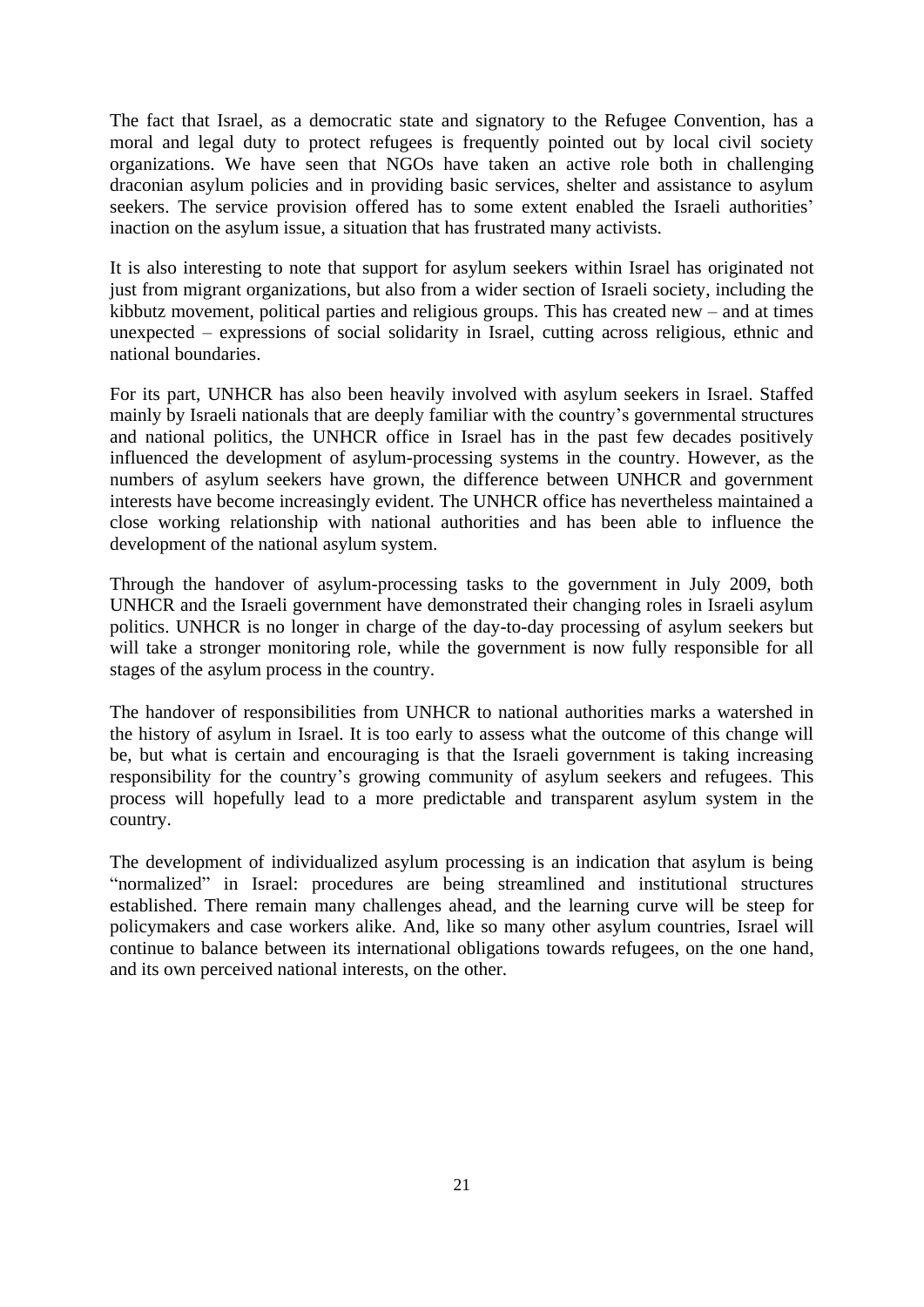#### **REFERENCES**

- Adout, Rami, 2007. "Asylum seekers and trafficked women: A comparative perspective on health care entitlements", in Sarah S. Willen, ed., *Transnational migration to Israel in global comparative context*. Plymouth: Lexington.
- Afeef, Karin, 2009. "A common fate? The debate on asylum seekers in Israel", paper presented at the Annual Conference of the International Association for the Study of Forced Migration, Nicosia, 2 July 2009.
- Amnesty International, 2009. *Amnesty International report 2009: State of the world's human rights.* London: Amnesty International.
- Azzam, Fateh, 2006. "A tragedy of failures and false expectations: Report on the events surrounding the three-month sit-in and forced removal of Sudanese refugees in Cairo, September–December 2005". Cairo: American University in Cairo
- Baldwin-Edwards, Martin, 2005. "Migration in the Middle East and Mediterranean". Athens: Global Commission on International Migration,
- Bartram, David, 1998. "Foreign workers in Israel: History and theory", *International Migration Review* 32(2): 303–325.
- BBC, 2007. "Israel turns away Darfur refugees"; available at http://news.bbc.co.uk/2/hi/middle\_east/6954663.stm (accessed 7 September 2009).
- Begin, Menachem, 1977. "Remarks by Prime Minister Begin on the White House lawn, 19 July 1977"; available at http://www.mfa.gov.il/MFA/Foreign%20Relations/Israels%20Foreign%20Relations%20si nce%201947/1977- 1979/16%20Remarks%20by%20President%20Carter%20and%20Prime%20Minister (accessed 7 September 2009).
- Ben-Dor, Anat & Rami Adout, 2003. "Israel a safe haven? Problems in the treatment offered by the State of Israel". Tel Aviv: Physicians for Human Rights  $&$  Tel Aviv University
- Ben-Dor, Anat & Michael Kagan, 2008. "Nowhere to run: gay Palestinian asylum seekers in Israel". Tel Aviv: Tel Aviv University.
- Ben-Porat, Guy & Bryan S. Turner, 2008. "Contemporary dilemmas of Israeli citizenship", *Citizenship Studies* 12(3): 195–201.
- Bershkovski, Anat, 2007a. "Ketziot prison is full and the refugees are staying outside", *Yediot Ahronot,* 10 August 2007. (translated from Hebrew by the author)
- —, 2007b. ―The relations with the Sudanese refugees reminds us of the Shoah‖, *Yediot Ahronot,* 19 June 2007. (translated from Hebrew by the author)
- Borowski, Allan & Uri Yanay, 1997. "Temporary and Illegal Labour Migration: The Israeli Experience‖, *International Migration* 35(4): 495–509.
- Central Bureau of Statistics. 2009. "Press Release 30 July 2009; available at http://www1.cbs.gov.il/reader/newhodaot/hodaa\_template.html?hodaa=200920161 (accessed 1 August 2009) (translated from Hebrew by the author).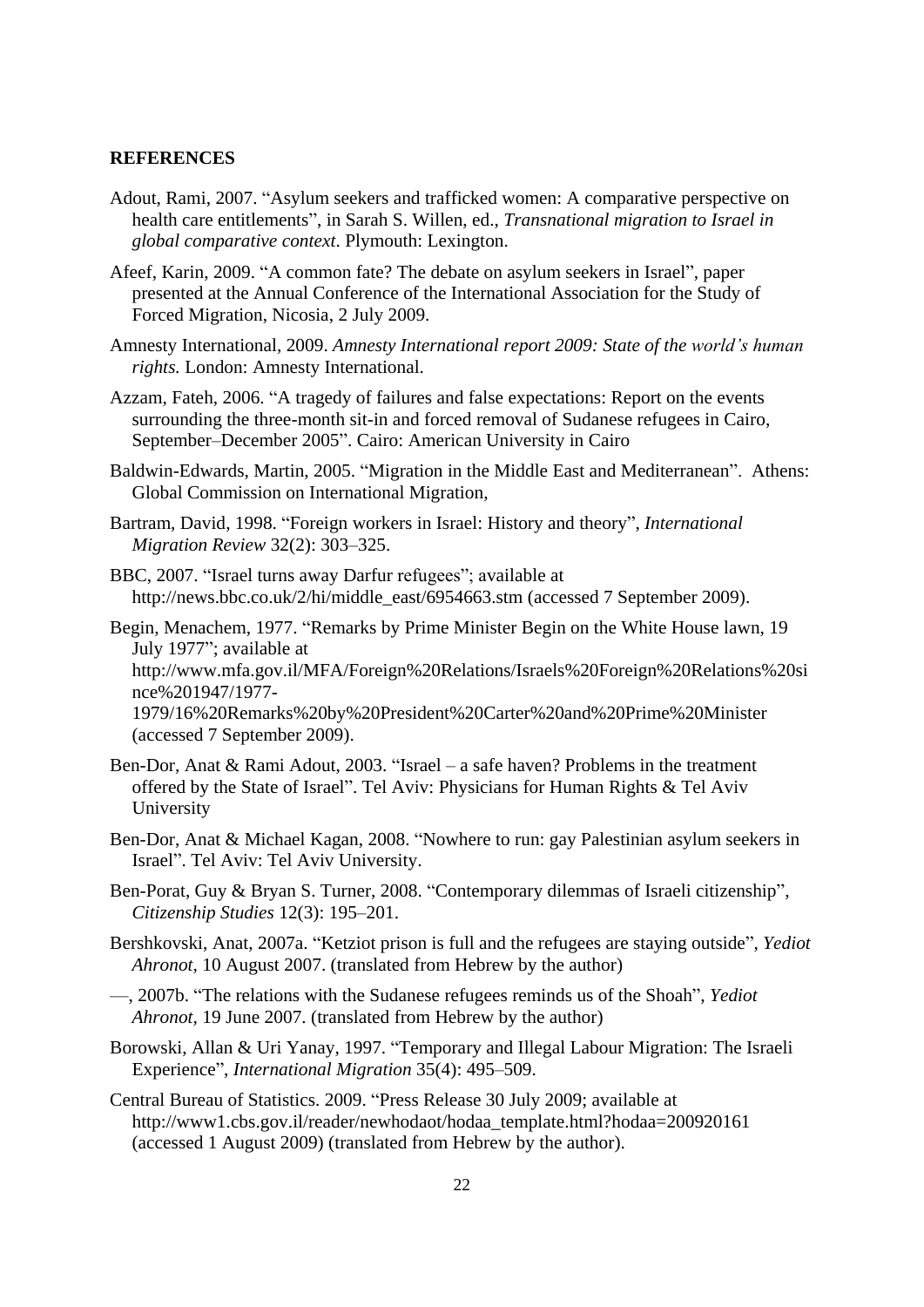- CNN, 2000. "Israel's Barak vows to help south Lebanon refugees"; available at http://archives.cnn.com/2000/WORLD/meast/08/25/israel.lebanon.refugees.reut/index.htm l (accessed 3 October 2009).
- Cohen, Yinon, 2002. "From haven to heaven: Changing patterns of immigration to Israel", in Daniel Levy & Yfaat Weiss, eds, *Challenging ethnic citizenship: German and Israeli perspectives on immigration*. New York: Berghahn.
- Dresler, Tamar, 2007a. "Darfurian refugees at Yad Vashem: This time the world must not stay silent", *Yediot Ahronot*, 12 March 2007. (translated from Hebrew by the author)
- —, 2007b. "Salaam Class A: Children of foreign workers and refugees return to school", *Yediot Ahronot,* 2 September 2007. (translated from Hebrew by the author)
- Goldstein, Tani, 2009. "A rise of 16.3% in the number of migrant workers in Israel", *Yediot Ahronot,* 6 June 2009.
- Grabska, Katarzyna, 2006. "Marginalization in urban spaces of the global south: Urban refugees in Cairo", *Journal of Refugee Studies* 19(3): 287–307.
- Helm, Sarah, 1993. "Bosnian Muslims find haven in Israel", *The Independent*, 17 February 1993.
- Human Rights Watch, 2008. "Sinai perils". New York: Human Rights Watch
- —, 2009. "Service for life: State repression and indefinite conscription in Eritrea". New York: Human Rights Watch
- Ilan, Shahar, 2008. "Refugees sent to periphery to get new work visas", *Haaretz*, 5 August 2008.
- Immigration and Refugee Board of Canada, 2002. "Israel/Lebanon: Update to Response ZZZ37976.E of 15 February 2002 on Israeli policy of not accepting applications for refugee status from citizens of Lebanon since the Israeli withdrawal from South Lebanon in 2000"; available at http://www.unhcr.org/refworld/docid/3df4bedac.html (accessed 25 April 2002).
- IRIN, 2008. "Dozens of refugee children outside school system", *IRIN News*, 11 May 2008.
- —, 2009. ―Refugees, asylum-seekers and protection analysis‖, *IRIN News,* 2 July 2009.
- Izenberg, Dan, 2008. "A new (civilian) face for Israel's border crossings", *Jerusalem Post*, 14 July 2008.
- Kemp, Adriana, 2004. "Labour migration and racialisation: Labour market mechanisms and labour migration control policies in Israel", *Social Identities* 10: 267–292.
- Kritzman-Amir, Tally, 2009. "Otherness" as the underlying principle in Israel's asylum regime"; available at http://works.bepress.com/tally\_kritzman\_amir/3 (accessed 19 October 2009).
- Lipschitz, Roni, 2008. "An order for action: Expel 300 infiltrators every day", *Yediot Ahronot,* 16 March 2008. (translated from Hebrew by the author)
- Markowitz, Fran, 1996. "Living in limbo: Bosnian Muslim refugees in Israel", *Human Organization* 55(2): 127–132.
- Martins, Bruno Oliveira, 2009. "Undocumented migrants, asylum seekers and refugees in Israel" EuroMeSCo Paper 81; available at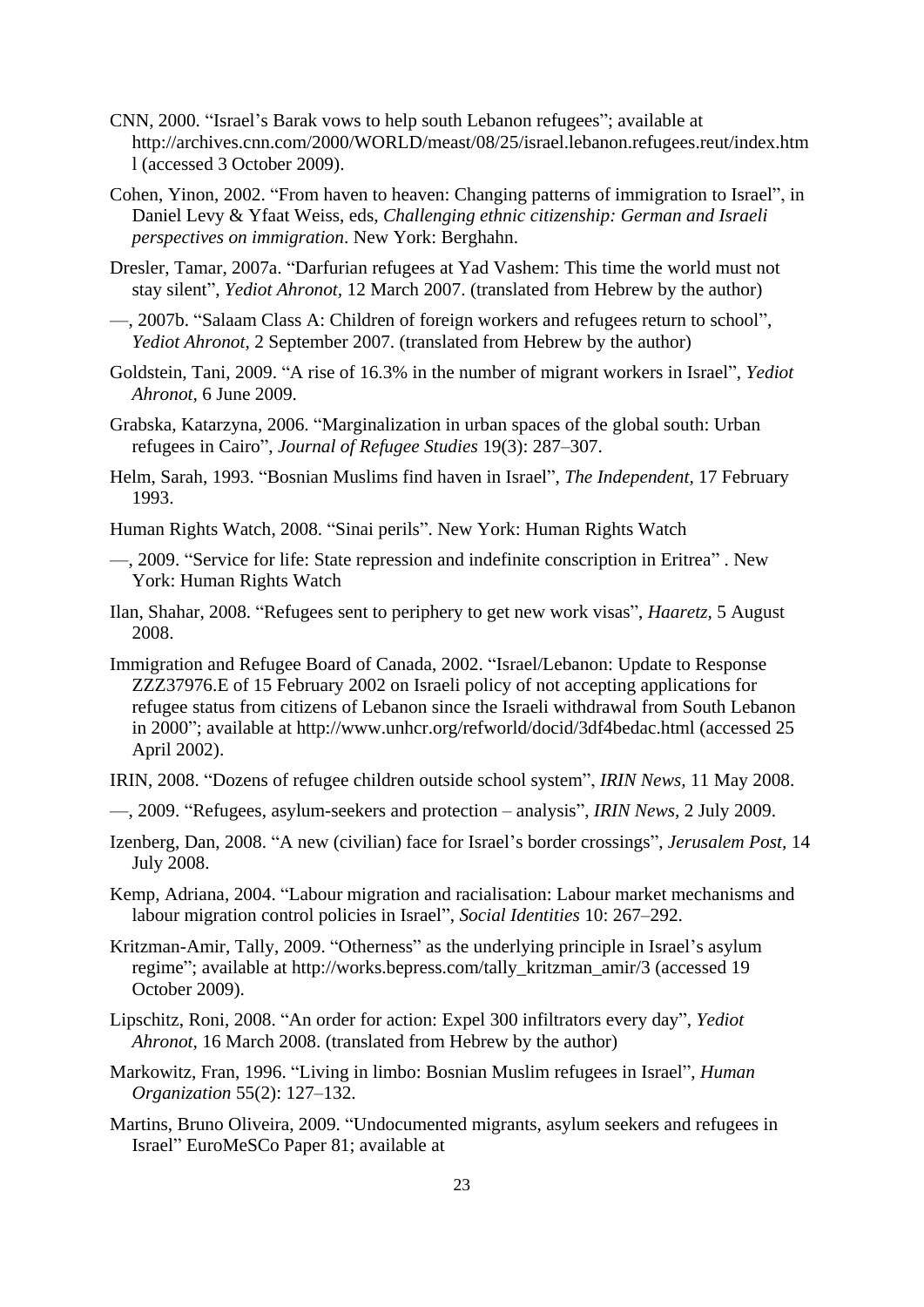http://www.euromesco.net/index.php?option=com\_content&task=view&id=1162&Itemid= 48&lang=en (accessed 1 April 2009).

- Ministry of Foreign Affairs, Israel, 2007. "PM Olmert holds discussion on infiltrators into Israel via the Egyptian border"; available at http://www.mfa.gov.il/MFA/Government/Communiques/2007/PM+Olmert+holds+discussi on+on+infiltrations+into+Israel+via+the+Egyptian+border+1-Jul-2007.htm (accessed 1 August 2009)
- Mundlak, Guy, 2007. "Litigating citizenship beyond the Law of Return", in Sarah S. Willen, ed., *Transnational migration to Israel in global comparative context.* Plymouth: Lexington.
- Nimni, Ephraim, 2003. "Introduction", in Ephraim Nimni, ed., *The Challenge of Post-Zionism*. London: Zed.
- Physicians for Human Rights, 2008. *Annual Report.* Tel Aviv: Physicians for Human Rights.
- Raijman, Rebeca & Adriana Kemp, 2007. "Labor migration, managing the ethno-national conflict, and client politics in Israel", in Sarah S. Willen, ed., *Transnational migration to Israel in global comparative context.* Plymouth: Lexington.
- Refugees' Rights Forum, 2008. "Policy paper: The detention of Asylum seekers and refugees". Tel Aviv: Refugees' Rights Forum.
- —, 2009. "Asylum seekers and refugees in Israel: August 2009 update". Tel Aviv: Refugees' Rights Forum.
- Rosenhek, Zeev, 1999. "The politics of claims-making by labour migrants in Israel", *Journal of Ethnic and Migration Studies* 25(4): 575–595.
- —, 2002. "Migration regimes and social rights: Migrant workers in the Israeli welfare state", in Daniel Levy & Yfaat Weiss, eds, *Challenging Ethnic Citizenship: German and Israeli Perspectives on Immigration*. New York: Berghahn.
- —, 2007. ―Challenging exclusionary migration regimes: Labor migration in Israel in comparative perspective", in Sarah S. Willen, ed., *Transnational migration to Israel in global comparative context.* Plymouth: Lexington.
- Rosenhek, Zeev & Erik Cohen, 2000. "Incorporation patterns of 'foreign workers' and the Israeli migration regime: A comparative analysis‖, *Israeli Sociology* 3: 53–77.
- Sachar, Howard M., 2007. *A history of Israel: From the rise of Zionism to our time*. New York: Alfred A. Knopf.
- Shafir, Gershon & Yoav Peled, 2002. *Being Israeli*. Cambridge: Cambridge University Press.
- Shuval, Judith, 1998. "Migration to Israel: The mythology of 'uniqueness'", *International Migration* 36(1): 3–24.
- Sinai, Ruth, 2008. "Illegal immigrants' clinic closes in protest of state's inactivity", *Haaretz*, 17 March 2008.
- Smooha, Sammy, 2002. "The model of ethnic democracy: Israel as a Jewish and democratic state", *Nations and Nationalism* 8(4): 475–503.
- UNHCR, 2005. "UN refugee agency sends team to prepare for returns to southern Sudan"; available at http://www.unhcr.org/421b46cb4.html (accessed 15 August 2009).